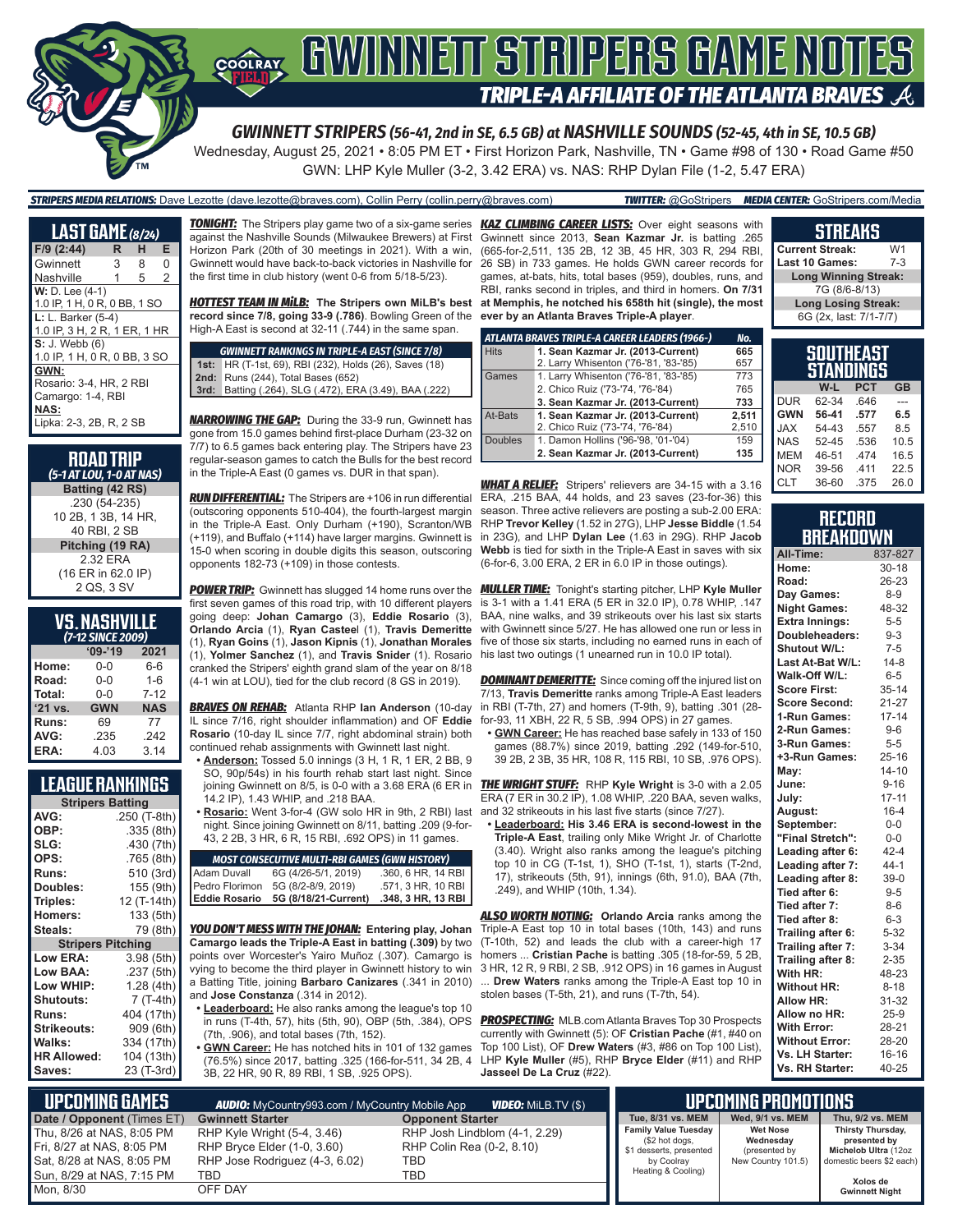

#### *WEDNESDAY, AUGUST 25, 2021 AT NASHVILLE*

### **MANAGER MATT TUIASOSOPO**

**Matt Tuiasosopo** is in his first season as Gwinnett manager and his third season as a coach in the Atlanta Braves organization in 2021. He was named the seventh manager in team history on 3/30/21. Tuiasosopo is both the youngest manager in team history (turned 35 on 5/10) and the first former Gwinnett player to manage the club (hit .221 with 19 HR, 73 RBI in 178 games from 2016-17).

Tuiasosopo made his managerial debut in 2019 with Class-A Rome, leading the club to a 65-74 record and earning Atlanta's Bobby Cox Award for minor league manager of the year. He was set to return to Rome in 2020, but was reassigned to the Braves Alternate Training Site at Coolray Field once the MiLB season was canceled.

| Tuiasosopo's Managerial Career | Games | W-L     | <b>PCT</b> | <b>Plavoffs</b> |
|--------------------------------|-------|---------|------------|-----------------|
| With Gwinnett (1 Season):      | 97    | 56-41   | .577       |                 |
| MiLB Career (2 Seasons):       | 236   | 121-115 | 513        |                 |

*All staff bios available in the 2021 Stripers Media Guide*

| EJECTIONS (4)              |                          |                         |  |  |
|----------------------------|--------------------------|-------------------------|--|--|
| Player/Coach               | Date/Inning              | <b>Umpire</b>           |  |  |
| <b>Ryan Goins</b>          | 5/25 vs. MEM, 7th Inning | <b>HP Clint Vondrak</b> |  |  |
| <b>MGR Matt Tuiasosopo</b> | 6/3 vs. JAX, 8th Inning  | <b>HP Alex Tosi</b>     |  |  |
| <b>Travis Snider</b>       | 7/30 at MEM, 8th Inning  | HP John Bacon           |  |  |
| <b>Ryan Casteel</b>        | 8/17 at LOU, 3rd Inning  | 1B Charlie Ramos        |  |  |

|                        |    |                |                                       |                | <b>TEAM DEFENSE (GTH IN TRIPLE-A EAST)</b>         |           |           |
|------------------------|----|----------------|---------------------------------------|----------------|----------------------------------------------------|-----------|-----------|
| <b>PCT</b>             | G  | ТC             | <b>PO</b>                             | A              | Е                                                  | <b>DP</b> | <b>TP</b> |
| .983                   | 97 | 3448           | 2519                                  | 869            | 60                                                 | 94        |           |
| <b>Catchers</b>        |    | <b>SB</b>      | <b>CS</b>                             | <b>ATT</b>     | <b>PCT</b>                                         | <b>PB</b> | W-L       |
| Casteel, Ryan          |    | $\overline{4}$ | <sup>0</sup>                          | $\overline{4}$ | .000.                                              |           | $1 - 2$   |
| Contreras, William     |    | 12             | O                                     | 12             | .000                                               | 3         | $17 - 2$  |
| d'Arnaud, Travis       |    | $\mathfrak{p}$ | $\mathfrak{p}$                        | 4              | .500                                               |           | $5 - 1$   |
| Jackson, Alex          |    | 10             | 4                                     | 14             | .286                                               |           | $11 - 12$ |
| Lucroy, Jonathan       |    | 18             | 5                                     | 23             | .217                                               |           | $8 - 15$  |
| Martinez, Carlos       |    | 3              | $\Omega$                              | 3              | .000.                                              |           | $2 - 1$   |
| Morales, Jonathan      |    | 12             | 5                                     | 17             | .294                                               |           | $12 - 8$  |
| l Total:               |    | 61             | 16                                    | 77             | .208                                               | 8         | 56-41     |
| Outfield Assists (23): |    |                |                                       |                | Waters (9), Demeritte (4), Ervin (4), Sanchez (2), |           |           |
|                        |    |                |                                       |                | Almonte (1), Inciarte (1), Pache (1), Rosario (1)  |           |           |
| Pitcher Pickoffs (4):  |    |                | Kingham (2), Y. Lopez (1), Muller (1) |                |                                                    |           |           |
| Catcher Pickoffs (2):  |    |                | Casteel (1), Jackson (1)              |                |                                                    |           |           |

## **STARTS**

|     | <b>By Batting Order</b>                                                                                                                                                                                              |
|-----|----------------------------------------------------------------------------------------------------------------------------------------------------------------------------------------------------------------------|
| 1:  | Waters (65), Pache (17), Inciarte (6), Arcia (5), Almonte (1), Ervin (1), Gore (1),<br>Sanchez (1)                                                                                                                   |
| 2:  | Pache (28), Kipnis (22), Arcia (17), Rosario (10), Goins (8), Demeritte (3), Waters (3),<br>Almonte (1), Camargo (1), Ervin (1), Gore (1), Heredia (1), Sanchez (1)                                                  |
| 3:  | Arcia (46), Camargo (30), d'Arnaud (6), Demeritte (4), Jackson (3), Kipnis (3), Lucroy (3),<br>Contreras (2)                                                                                                         |
| 4:  | Camargo (43), Jackson (17), Demeritte (16), Lucroy (5), Contreras (4), Kipnis (4),<br>Almonte (3), Casteel (3), Kazmar Jr. (1), Rosario (1)                                                                          |
| 5:  | Contreras (20), Lucroy (13), Goins (11), Kipnis (11), Kazmar Jr. (10), Almonte (8),<br>Jackson (8), Demeritte (7), Camargo (3), Sanchez (2), Snider (2), Casteel (1), Ervin (1)                                      |
| 6:  | Goins (20), Kazmar Jr. (12), Casteel (11), Demeritte (9), Ervin (8), Snider (8),<br>Pache (7), Lucroy (5), Waters (5), Almonte (4), Sanchez (4), Contreras (3), Jackson (1)                                          |
| 7:  | Ervin (22), Kazmar Jr. (16), Goins (14), Sanchez (13), Snider (12), Pache (6),<br>Demeritte (5), Casteel (4), Morales (2), Waters (2), Almonte (1)                                                                   |
| 8:  | Sanchez (29), Morales (16), Ervin (12), Kazmar Jr. (12), Snider (8), Goins (7),<br>Casteel (5), Gore (5), Brugman (1), Martinez (1), Unroe (1)                                                                       |
| 9:  | Starting Pitchers (55), Sanchez (12), Morales (11), Ervin (4), Gore (4), Snider (4),<br>Casteel (2), Kazmar Jr. (2), Martinez (2), Unroe (1)                                                                         |
|     | <b>By Position</b>                                                                                                                                                                                                   |
| C:  | Jackson (23), Lucroy (23), Morales (20), Contreras (19), d'Arnaud (6), Casteel (3),<br>Martinez (3)                                                                                                                  |
| 1B: | Camargo (42), Casteel (21), Snider (14), Kazmar Jr. (8), Morales (6), Lucroy (2),<br>Unroe (2), Demeritte (1), Goins (1)                                                                                             |
| 2B: | Kipnis (32), Goins (25), Sanchez (21), Kazmar Jr. (17), Arcia (1), Morales (1)                                                                                                                                       |
| 3B: | Camargo (32), Kazmar Jr. (25), Sanchez (23), Goins (12), Arcia (3), Morales (2)                                                                                                                                      |
| SS: | Arcia (59), Goins (22), Sanchez (14), Camargo (1), Kazmar Jr. (1)                                                                                                                                                    |
| LF: | Waters (30), Ervin (23), Gore (11), Almonte (9), Snider (7), Kipnis (5), Arcia (4),<br>Demeritte (3), Rosario (3), Heredia (1), Sanchez (1)                                                                          |
| CF: | Pache (53), Waters (28), Ervin (6), Inciarte (5), Rosario (5)                                                                                                                                                        |
| RF: | Demeritte (37), Ervin (19), Waters (17), Almonte (8), Snider (8), Pache (3), Sanchez (3),<br>Camargo (1), Rosario (1)                                                                                                |
| DH: | Contreras (10), Jackson (6), Snider (5), Demeritte (3), Kipnis (3), Casteel (2),<br>Kazmar Jr. (2), Pache (2), Rosario (2), Almonte (1), Arcia (1), Brugman (1), Camargo (1),<br>Ervin (1), Inciarte (1), Lucroy (1) |

|               | VS. 2021 OPPONENTS |             |              |               |         |             |              |  |  |  |  |  |  |  |
|---------------|--------------------|-------------|--------------|---------------|---------|-------------|--------------|--|--|--|--|--|--|--|
|               | Home               | <b>Road</b> | <b>Total</b> |               | Home    | <b>Road</b> | <b>Total</b> |  |  |  |  |  |  |  |
| <b>CLT</b>    | $5 - 1$            | $11 - 1$    | $16 - 2$     | COL           |         |             |              |  |  |  |  |  |  |  |
| <b>DUR</b>    | $4 - 2$            | $1 - 5$     | $5 - 7$      | LOU           | $4 - 2$ | $5 - 1$     | $9 - 3$      |  |  |  |  |  |  |  |
| <b>JAX</b>    | $1 - 5$            | $- - -$     | $1 - 5$      | <b>MW DIV</b> | $4 - 2$ | $5-1$       | $9 - 3$      |  |  |  |  |  |  |  |
| <b>MEM</b>    | $5 - 1$            | $7-5$       | $12-6$       |               |         |             |              |  |  |  |  |  |  |  |
| <b>NAS</b>    | $6-6$              | $1 - 6$     | $7 - 12$     |               |         |             |              |  |  |  |  |  |  |  |
| <b>NOR</b>    | $5 - 1$            | $1 - 5$     | $6-6$        |               |         |             |              |  |  |  |  |  |  |  |
| <b>SE DIV</b> | 26-16              | $21 - 22$   | 47-38        |               |         |             |              |  |  |  |  |  |  |  |

### **LAST AT-BAT WINS** *(14)*

The Stripers are 14-8 (.636) in games decided in the last at-bat in 2021.

| Date/Opponent        | <b>Score</b> | <b>Game-Winning Play</b>                |
|----------------------|--------------|-----------------------------------------|
| 5/4 at Charlotte     | 10-9 (12th)  | Almonte scores on E4 (Reynolds)         |
| 5/9 at Charlotte     | 12-9 (10th)  | Camargo RBI single                      |
| 5/14 vs. Louisville  | $2-1$ (8th)  | Arcia solo HR                           |
| 5/16 vs. Louisville  | $5-4$ (9th)  | Arcia walk-off solo HR                  |
| 5/25 vs. Memphis     | $2-1$ (9th)  | Kazmar walk-off single                  |
| 6/9-G2 at Memphis    | $3-1$ (8th)  | Waters RBI single                       |
| 6/18 vs. Nashville   | 8-7 (10th)   | Arcia scores on E4 (Hiura on Lucroy FC) |
| 6/30 at Durham       | $2-1$ (9th)  | Pache RBI single                        |
| 7/18 at Charlotte    | 13-12 (9th)  | Contreras RBI double                    |
| 8/1 at Memphis       | $4-2$ (9th)  | Ervin RBI single                        |
| 8/6 vs. Charlotte    | 4-3 (11th)   | Morales walk-off single                 |
| 8/8-G1 vs. Charlotte | $4-3(7th)$   | d'Arnaud walk-off single                |
| 8/11-G1 vs. Durham   | $4-3(7th)$   | Pache walk-off single                   |
| 8/24 at Nashville    | $3-1$ (9th)  | Rosario solo HR                         |
|                      |              |                                         |

## **GWINNETT PLAYERS USED** *(58 IN 2021)*

**Pitchers (33)** Anderson, Ian Arano, Victor Biddle, Jesse Bradford, Chasen Burrows, Thomas Chavez, Jesse Davidson, Tucker De La Cruz, Jasseel *Edwards Jr., Carl* Elder, Bryce Flaa, Jay *Greene, Shane*  Hernandez, Daysbel *Horacek, Mitch* Johnstone, Connor *Jones, Nate* Kelley, Trevor Kingham, Nolan Lee, Dylan Lopez, Yoan Martin, Chris Minter, A.J. Muller, Kyle Newcomb, Sean Roark, Tanner Rodriguez, Jose Santana, Edgar *Tice,Ty* Toussaint, Touki Webb, Jacob *Wilson, Bryse* Wright, Kyle Ynoa, Huascar

Almonte, Abraham Arcia, Orlando *Brugman, Jaycob* Camargo, Johan Casteel, Ryan Contreras, William d'Arnaud, Travis Demeritte, Travis Ervin, Phillip Goins, Ryan Gore, Terrance Heredia, Guillermo *Inciarte, Ender Jackson, Alex* Kazmar Jr., Sean Kipnis, Jason

*Lucroy, Jonathan* Martinez, Carlos Morales, Jonathan Pache, Cristian Rosario, Eddie Sanchez, Yolmer Snider, Travis Unroe, Riley Waters, Drew

*Italics = Player no longer in Braves organization*

### **BASS-LANTA**

OF Abraham Almonte RHP Ian Anderson INF/OF Orlando Arcia LHP Jesse Biddle INF Johan Camargo RHP Jesse Chavez C William Contreras C Travis d'Arnaud LHP Tucker Davidson RHP Carl Edwards Jr.

RHP Jay Flaa RHP Shane Greene OF Guillermo Heredia OF Ender Inciarte C Alex Jackson RHP Nate Jones INF Sean Kazmar Jr. C Jonathan Lucroy RHP Chris Martin LHP A.J. Minter

**30 players have played for both Gwinnett and Atlanta in 2021:** LHP Kyle Muller (Debut) LHP Sean Newcomb OF Cristian Pache RHP Edgar Santana RHP Ty Tice RHP Touki Toussaint RHP Jacob Webb RHP Bryse Wilson RHP Kyle Wright RHP Huascar Ynoa

## **ATLANTA BRAVES REHAB ASSIGNMENTS** *(10 IN 2021)*

**Player Injury (IL Date)** RHP Huascar Ynoa Fractured RT Hand (5/17)<br>OF Eddie Rosario RT Abdominal Strain (7/7)

RHP Chris Martin RT Shoulder Inflammation (4/7) 5/5-5/11<br>OF Ender Inciarte Strained LT Hamstring (4/17) 5/6-5/12 OF Ender Inciarte Strained LT Hamstring (4/17)<br>OF Guillermo Heredia RT Hamstring Inflammation (5) RT Hamstring Inflammation  $(5/1)$  5/14 C Alex Jackson Strained LT Hamstring (5/2) 5/21-6/9, 6/30-7/20 OF Cristian Pache RT Hamstring Inflammation (5/14) 5/29-6/1<br>RHP Touki Toussaint RT Shoulder Strain (3/26) 6/22-7/15 RHP Touki Toussaint RT Shoulder Strain (3/26) 6/22-7/15<br>C. Travis d'Arnaud C. Torn LT Thumb Ligament (5/2) 6/10-8/10 Torn LT Thumb Ligament (5/2) RHP Ian Anderson RT Shoulder Inflammation (7/16) 8/5-<br>RHP Huascar Ynoa Fractured RT Hand (5/17) 8/6-8/16 RT Abdominal Strain (7/7) 8/10-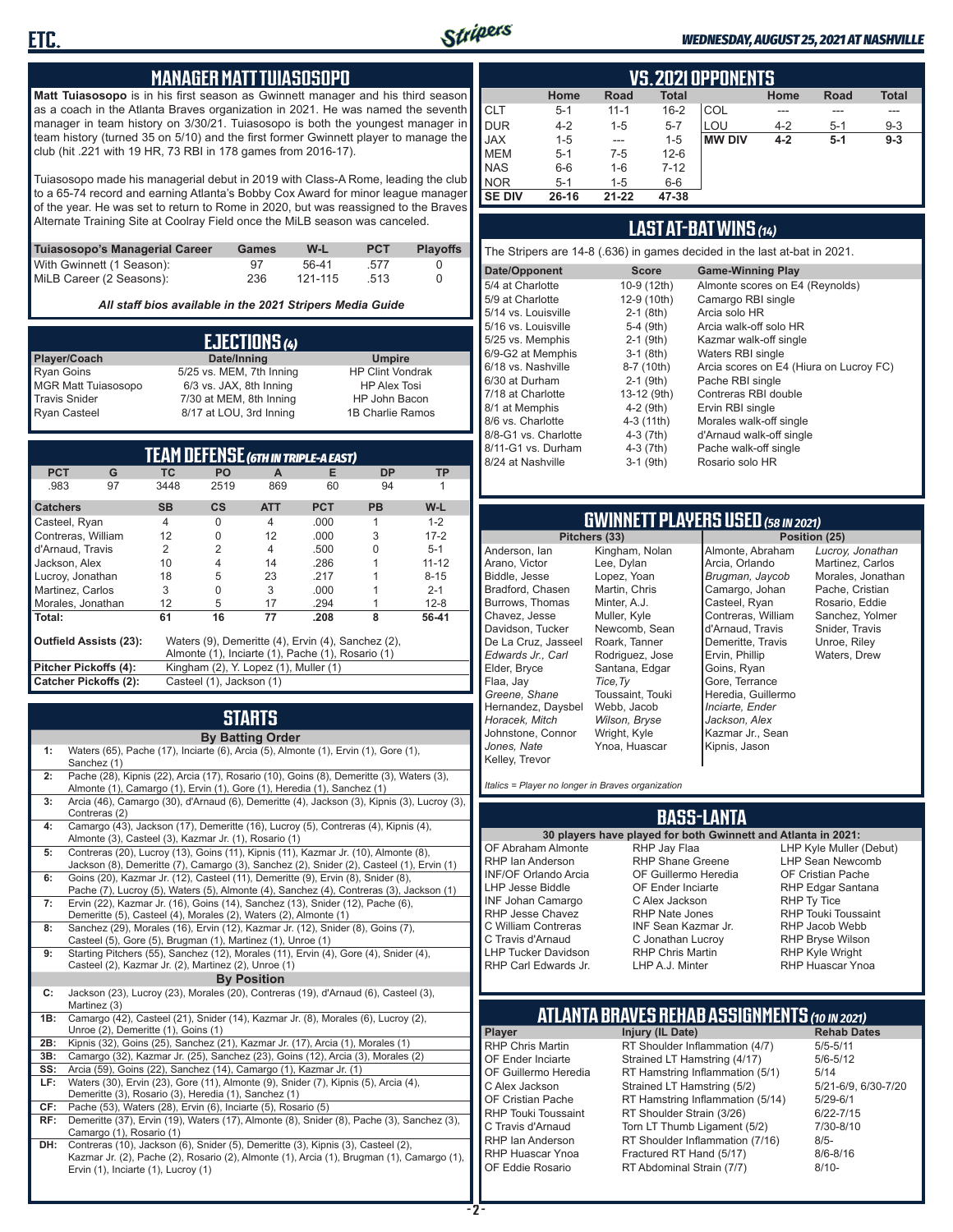### **STARTING PITCHER**



**ON BRAVES 40-MAN ROSTER BIO ON PAGE 78 OF MEDIA GUIDE**

#### *WEDNESDAY, AUGUST 25, 2021 AT NASHVILLE*

# **50****KYLE MULLER**

**B/T:** R/L **BORN:** 10/7/97 in Dallas, TX (age 23) **HT:** 6-7 **ACQUIRED:** Braves' 2nd Round Pick (44th Overall) in 2016 June draft out of Jesuit College Prep (Dallas, TX)

*TONIGHT'S START:* Muller makes his 11th start with Gwinnett in game two of a sixgame series at Nashville ... He pitches for the Stripers for the second time since being optioned by Atlanta on 8/13 ... Over his last six Triple-A starts since 5/27, he is 3-1 with a 1.41 ERA (5 ER in 32.0 IP), 0.78 WHIP, .147 BAA, nine walks, and 39 strikeouts.

*PROSPECTING:* Muller is ranked Atlanta's No. 5 prospect by MLB.com ... Entering the year, he was ranked the Braves' No. 7 prospect by *Baseball America* ... *BA* also rated him as owner of both the "Best Fastball" and "Best Curveball" in the Braves system.

*2021 WITH ATLANTA:* He has been recalled by the Braves four times during his MLB debut season (6/16, 6/21, 6/27, and 7/19) ... Overall, is 2-4 with a 4.17 ERA, 1.25 WHIP, and .202 BAA in nine games (8 starts) ... Debuted in relief on 6/15 vs. Boston (1.0 IP, 4 H, 2 ER) ... Made his first MLB start on 6/21 at the New York Mets (loss, 4.0 IP, 0 H, 1 ER) ... Earned his first MLB win on 6/27 at Cincinnati (5.0 IP, 1 H, 0 R) ... After going 2-3 with a 2.43 ERA and .184 BAA in his first seven games (6 starts) from 6/16- 7/31, went 0-1 with an 11.57 ERA and .269 BAA in two starts from 8/6-8/12.

*2021 WITH GWINNETT:* Was on Gwinnett's Opening Night roster ... On 5/4 at Charlotte (ND, 3.0 IP, 5 H, 7 R, 6 ER, 5 BB, 4 SO), became the third pitcher in Gwinnett history to make his Triple-A debut as the Opening Night starter, joining **Tommy Hanson** (4/9/09 at Charlotte) and **Mike Soroka** (4/6/18 at Norfolk) ... Made his Coolray Field debut on 5/15 vs. Louisville (ND, 4.0 IP, 4 H, 1 ER) ... Earned his first Triple-A win on 5/27 vs. Memphis (5.0 IP, 3 H, 1 ER), also went 2-for-3 with an RBI in the 14-2 win ... Over two starts in June, went 1-0 with a 1.64 ERA, 0.82 WHIP, and .135 BAA ... Struck out a season-high 11 over 6.0 innings (6 H, 2 ER, 0 BB) in a loss on 7/9 vs. Nashville.

*2020 SEASON:* Muller was a member of the Braves' 60-man player pool, but spent the entire season at the Alternate Training Site in Gwinnett.

*CAREER ACCOLADES:* **2018:** Arizona Fall League Rising Stars Game (1-0, 2.53 ERA in 7G with Peoria) ... **2019:** Southern League Pitcher of the Week (5/26/19) ... Southern League Midseason All-Star (4-4, 3.18 ERA, .188 BAA in 14 first-half starts with Double-A Mississippi).

|              | <b>MULLER'S OVERALL STATS</b> |         |            |       |           |           |           |            |             |  |  |  |  |  |  |
|--------------|-------------------------------|---------|------------|-------|-----------|-----------|-----------|------------|-------------|--|--|--|--|--|--|
| Year         | Team                          | $W-L$   | <b>ERA</b> | G/GS  | <b>HR</b> | <b>BB</b> | <b>SO</b> | <b>BAA</b> | <b>WHIP</b> |  |  |  |  |  |  |
|              | 2021 ATLANTA (MLB)            | $2 - 4$ | 4 17       | 9/8   |           | 20        | 37        | .202       | 1.25        |  |  |  |  |  |  |
|              | Gwinnett (AAA)                | $3-2$   | 3.42       | 10/10 | 6         | 24        | 60        | .207       | 1.27        |  |  |  |  |  |  |
| MiLB Career: |                               | $23-12$ | 3.08       | 78/77 | 24        | 168       | 396       | 221        | 1.25        |  |  |  |  |  |  |
| MLB Career:  |                               | $2 - 4$ | 4 17       | 9/8   |           | 20        | 37        | .202       | 1.25        |  |  |  |  |  |  |

|                      | MULLER'S 2021 SPLITS (WITH GWINNETT)  |                       |                                         |  |  |  |  |  |  |  |  |  |
|----------------------|---------------------------------------|-----------------------|-----------------------------------------|--|--|--|--|--|--|--|--|--|
| Home:                | 2-1, 2.25 ERA (4G)                    | Road:                 | 1-1, 4.28 ERA (6G)                      |  |  |  |  |  |  |  |  |  |
| Day:                 | 0-0, 6.75 ERA (1G)                    | Night:                | 3-2, 3.12 ERA (9G)                      |  |  |  |  |  |  |  |  |  |
| Starter:<br>Vs. LHB: | 3-2, 3.42 ERA (10G)<br>.157 BAA, 1 HR | Reliever:<br>Vs. RHB: | $0-0, - -$ ERA $(0G)$<br>.228 BAA, 5 HR |  |  |  |  |  |  |  |  |  |

| <b>MULLER VS. NASHVILLE</b> |                                                                         |      |   |   |      |    |  |  |  |    |  |  |  |
|-----------------------------|-------------------------------------------------------------------------|------|---|---|------|----|--|--|--|----|--|--|--|
|                             | W-L<br><b>ERA</b><br>HR<br><b>BB</b><br><b>GS</b><br>ER<br>н<br>ΙP<br>G |      |   |   |      |    |  |  |  |    |  |  |  |
| 2021:                       | $0 - 2$                                                                 | 4.35 |   |   | 10.1 | 10 |  |  |  | 16 |  |  |  |
| Career:                     | $0 - 2$                                                                 | 4.35 | っ | ာ | 10.1 | 10 |  |  |  | ь  |  |  |  |

|             | <b>MULLER'S HIGHS &amp; LOWS</b> |                                    |  |  |  |  |  |  |  |  |  |  |
|-------------|----------------------------------|------------------------------------|--|--|--|--|--|--|--|--|--|--|
|             | <b>Season</b>                    | Career (MiLB and MLB)              |  |  |  |  |  |  |  |  |  |  |
| IP:         | 6.0 (3x, last: 8/18 at LOU)      | 7.1 (7/20/18, FLA at CLR)          |  |  |  |  |  |  |  |  |  |  |
| $\vert$ so: | 11 (7/9 vs. NAS)                 | 12 (7/9/18, FLA at DBT)            |  |  |  |  |  |  |  |  |  |  |
| BB:         | 5 (5/4 at CLT)                   | 6 (4/19/19, MIS at CHA)            |  |  |  |  |  |  |  |  |  |  |
| Iн:         | 7 (5/9 at CLT)                   | 9 (2x, last: 6/28/18, FLA vs. DUN) |  |  |  |  |  |  |  |  |  |  |
| <b>IER:</b> | 6 (2x, last: 8/12 vs. CIN)       | 6 (4x, last: 8/12/21, ATL vs. CIN) |  |  |  |  |  |  |  |  |  |  |
| Low-Hit CG: |                                  | Never                              |  |  |  |  |  |  |  |  |  |  |
| Low-ER CG:  |                                  | Never                              |  |  |  |  |  |  |  |  |  |  |

|                                                                                | <b>MULLER AT THE PLATE</b> |    |   |   |  |  |          |  |  |    |  |  |  |  |  |
|--------------------------------------------------------------------------------|----------------------------|----|---|---|--|--|----------|--|--|----|--|--|--|--|--|
| <b>RBI</b><br><b>HR</b><br>BB<br>AVG.<br>3B<br><b>SO</b><br>AB<br>н<br>2B<br>R |                            |    |   |   |  |  |          |  |  |    |  |  |  |  |  |
| 2021 w/ATL:                                                                    | .091                       |    |   |   |  |  |          |  |  |    |  |  |  |  |  |
| <b>2021 w/GWN:</b>                                                             | .357                       | 14 |   |   |  |  |          |  |  |    |  |  |  |  |  |
| MiLB Career:                                                                   | .231                       | 39 | 4 | 9 |  |  | $\Omega$ |  |  | 16 |  |  |  |  |  |
| <b>IMLB Career:</b>                                                            | .091                       | 11 |   |   |  |  |          |  |  |    |  |  |  |  |  |

|            |                |               |     |                |          |               |           |                |           |             | <b>MULLER'S 2021 STARTS (ALL LEVELS)</b> |              |                                                  |
|------------|----------------|---------------|-----|----------------|----------|---------------|-----------|----------------|-----------|-------------|------------------------------------------|--------------|--------------------------------------------------|
| Team       | Date/Opp.      | <b>Result</b> | IP  | н              | R.       | <b>ER</b>     | <b>HR</b> | <b>BB</b>      | <b>SO</b> | <b>NP-S</b> | Opp. Starter                             | <b>Final</b> | <b>Notes</b>                                     |
| GWN        | 5/4 at CLT     | <b>ND</b>     | 3.0 | 5              |          | 6             |           | 5              | 4         | 82-38       | Jimmy Lambert                            | W, 10-9      | Triple-A debut, exited trailing 4-3 in 4th.      |
| GWN        | 5/9 at CLT     | <b>ND</b>     | 4.0 |                | 4        | 3             |           | 3              | 6         | 84-52       | Jimmy Lambert                            | W. 12-9      | Exited training 4-3 in 4th once again.           |
| GWN        | 5/15 vs. LOU   | <b>ND</b>     | 4.0 | 4              |          |               |           | 3              | 6         | 83-46       | Bo Takahashi                             | W. 11-1      | GWN scored 10 runs in last two innings.          |
| GWN        | 5/21 at NAS    | $L.0-1$       | 4.1 | 4              | 3        | 3             |           |                | 5         | 92-55       | Thomas Jankins                           | $.2 - 3$     | Recorded first Triple-A hit, an RBI single.      |
| GWN        | 5/27 vs. MEM   | W. 1-1        | 5.0 | 3              |          |               |           |                | 8         | 81-52       | Zack Thompson                            | W. 14-2      | First career Triple-A win.                       |
| GWN        | $6/2$ vs. JAX  | W. 2-1        | 5.0 | 4              |          |               | $\Omega$  | 2              | 6         | 84-53       | Shawn Morimando                          | W. 11-3      | Consec. wins for first time since 5/20-26, 2019. |
| GWN        | 6/9-G2 at MEM  | <b>ND</b>     | 6.0 |                |          |               | $\Omega$  | $\overline{2}$ | 6         | 88-53       | Austin Warner                            | W. 3-1       | Third straight start allowing one run.           |
| <b>ATL</b> | 6/21-G1 at NYM | $L.0-1$       | 4.0 | $\Omega$       |          |               | $\Omega$  | 2              | 3         | 56-33       | Jacob deGrom                             | $-2 - 4$     | First Major League start.                        |
| <b>ATL</b> | 6/27 at CIN    | W. 1-1        | 5.0 |                | 0        | 0             | 0         |                | 9         | 93-55       | <b>Tyler Mahle</b>                       | W, 4-0       | First Major League win, season high for SO.      |
| <b>ATL</b> | 7/3 vs. MIA    | L. 1-2        | 5.2 | 4              | 3        | 3             |           |                |           | 102-60      | Sandy Alcantara                          | $-2-3$       | Most pitches since 7/16/19 (103, MIS @ JAX).     |
| GWN        | 7/9 vs. NAS    | L. 2-2        | 6.0 | 6              | 2        | $\mathcal{P}$ | $\Omega$  | $\Omega$       | 11        | 95-62       | Josh Lindblom                            | 1-3          | One strikeout shy of career high (12).           |
| GWN        | 7/14 at CLT    | <b>ND</b>     | 4.0 |                | $\Omega$ | $\Omega$      | $\Omega$  | $\overline{2}$ | 4         | 73-45       | Matt Tomshaw                             | W. 11-1      | Shortest MiLB start since 5/15 vs. LOU.          |
| <b>ATL</b> | 7/21-G1 vs. SD | L. 1-3        | 4.0 | $\overline{2}$ |          |               | $\Omega$  | 3              | 3         | 87-50       | Chris Paddack                            | L. 2-3       | Profar doubled, scored for lone run allowed.     |
| <b>ATL</b> | 7/26-G1 at NYM | W. 2-3        | 5.0 | 4              | 0        | $\Omega$      | 0         |                | 3         | 75-46       | Marcus Stroman                           | W. 2-0       | Recorded first MLB hit, a single in the 3rd.     |
| <b>ATL</b> | 7/31 vs. MIL   | <b>ND</b>     | 5.0 | 4              |          |               | $\Omega$  |                |           | 87-54       | <b>Brandon Woodruff</b>                  | W. 8-1       | Braves added seven runs after his exit.          |
| <b>ATL</b> | 8/6 vs. WSH    | <b>ND</b>     | 4.2 | $\overline{2}$ | 3        | 3             | $\Omega$  | 2              | 3         | 80-51       | Erick Fedde                              | W. 8-4       | Three wild pitches were most in MLB start.       |
| <b>ATL</b> | 8/12 vs. CIN   | L. 2-4        | 2.1 | 5              | 6        | 6             |           | 3              | 4         | 72-45       | Vladimir Gutierrez                       | L. 3-12      | Shortest MLB start, optioned to GWN on 8/13.     |
| GWN        | 8/18 at LOU    | W. 3-2        | 6.0 |                |          | $\Omega$      | $\Omega$  | 3              | 4         | 89-54       | <b>Michael Mariot</b>                    | W. 4-1       | Combined with three relievers on one-hitter.     |

|                     | <b>STRIPERS STARTING PITCHERS (14 IN 2021)</b> |            |           |          |         |                             |                            |                                                    |  |  |  |  |  |  |
|---------------------|------------------------------------------------|------------|-----------|----------|---------|-----------------------------|----------------------------|----------------------------------------------------|--|--|--|--|--|--|
| <b>Pitcher</b>      | W-L                                            | <b>ERA</b> | <b>GS</b> | QS       |         | <b>Team W-L Run Support</b> | <b>Last Gwinnett Start</b> | <b>Final Line</b>                                  |  |  |  |  |  |  |
| Anderson, lan       | $0 - 0$                                        | 3.68       | 4         | $\Omega$ | $3 - 1$ | 1.75 RPG (7 Tot.)           | 8/24 at NAS (ND)           | 5.0 IP, 3 H, 1 R, 1 ER, 2 BB, 9 SO (90p/54s)       |  |  |  |  |  |  |
| Burrows, Thomas     | $0 - 0$                                        | 0.00       |           | $\Omega$ | $1 - 0$ | 0.00 RPG (0 Tot.)           | 7/21-G1 vs. NOR (ND)       | 1.0 IP, 0 H, 1 R, 0 ER, 3 BB, 2 SO (32p/13s)       |  |  |  |  |  |  |
| Davidson, Tucker    | $2 - 1$                                        | 0.90       | 3         | 3        | $2 - 1$ | 5.33 RPG (16 Tot.)          | 5/23 at NAS (L)            | 6.0 IP, 1 H, 1 R, 1 ER, 1 BB, 9 SO, 1 HR (82p/51s) |  |  |  |  |  |  |
| De La Cruz. Jasseel | $0 - 3$                                        | 7.02       | 15        | $\Omega$ | $8 - 7$ | 2.27 RPG (34 Tot.)          | 8/14 vs. DUR (L)           | 0.0 IP, 3 H, 3 R, 3 ER, 1 BB, 0 SO, 1 WP (19p/10s) |  |  |  |  |  |  |
| Elder, Bryce        | $1 - 0$                                        | 3.60       |           | 0        | $1 - 0$ | 8.00 RPG (8 Tot.)           | 8/20 at LOU (W)            | 5.0 IP, 3 H, 2 R, 2 ER, 3 BB, 6 SO, 1 HR (89p/50s) |  |  |  |  |  |  |
| Johnstone, Connor   | $1 - 6$                                        | 7.16       | 11        | $\Omega$ | $4 - 7$ | 1.82 RPG (20 Tot.)          | 7/31 at MEM (ND)           | 2.0 IP, 1 H, 0 R, 0 BB, 1 SO (27p/15s)             |  |  |  |  |  |  |
| Kingham, Nolan      | $0 - 4$                                        | 8.89       | 6         | $\Omega$ | $2 - 4$ | 1.33 RPG (8 Tot.)           | 8/15 vs. DUR (L)           | 5.0 IP, 9 H, 6 R, 6 ER, 2 BB, 3 SO, 1 HR (93p/56s) |  |  |  |  |  |  |
| Muller, Kyle        | $3 - 2$                                        | 3.42       | 10        | 3        | $8-2$   | 4.20 RPG (42 Tot.)          | 8/18 at LOU (W)            | 6.0 IP, 1 H, 1 R, 0 ER, 3 BB, 4 SO (89p/54s)       |  |  |  |  |  |  |
| Roark, Tanner       | $0-0$                                          | 0.00       | 3         | 0        | $2 - 1$ | 2.67 RPG (8 Tot.)           | 8/22 at LOU (ND)           | 2.0 IP, 2 H, 0 R, 2 BB, 1 SO, 1 WP (32p/17s)       |  |  |  |  |  |  |
| Rodriguez, Jose     | $4 - 3$                                        | 6.29       | 11        | $\Omega$ | $6-5$   | 3.09 RPG (34 Tot.)          | 8/21 at LOU (W)            | 6.0 IP, 6 H, 4 R, 4 ER, 2 BB, 3 SO, 1 HR (90p/62s) |  |  |  |  |  |  |
| Toussaint. Touki    | $2 - 1$                                        | 4.32       | 4         |          | $2 - 2$ | 3.50 RPG (14 Tot.)          | 7/13 at CLT (W)            | 6.0 IP, 3 H, 2 R, 2 ER, 3 BB, 7 SO, 1 HR (89p/54s) |  |  |  |  |  |  |
| Wilson, Bryse       | $4 - 2$                                        | 4.47       | 9         | 3        | $6 - 3$ | 3.00 RPG (27 Tot.)          | 7/7 vs. NAS (ND)           | 5.0 IP, 8 H, 5 R, 5 ER, 2 BB, 2 SO, 2 HR (81p/50s) |  |  |  |  |  |  |
| Wright, Kyle        | $5 - 4$                                        | 3.46       | 17        | 6        | $9 - 8$ | 2.35 RPG (40 Tot.)          | 8/19 at LOU (W)            | 7.0 IP, 6 H, 1 R, 1 ER, 1 BB, 5 SO (86p/57s)       |  |  |  |  |  |  |
| Ynoa, Huascar       | $0 - 0$                                        | 4.32       | 2         | $\Omega$ | $2 - 0$ | 2.50 RPG (5 Tot.)           | 8/11-G2 vs. DUR (ND)       | 4.2 IP, 4 H, 3 R, 3 ER, 4 BB, 7 SO, 1 WP (83p/51s) |  |  |  |  |  |  |
| Total:              | $22 - 26$                                      | 4.86       | 96        | 17       | 55-41   | 2.73 RPG (262 Tot.)         |                            |                                                    |  |  |  |  |  |  |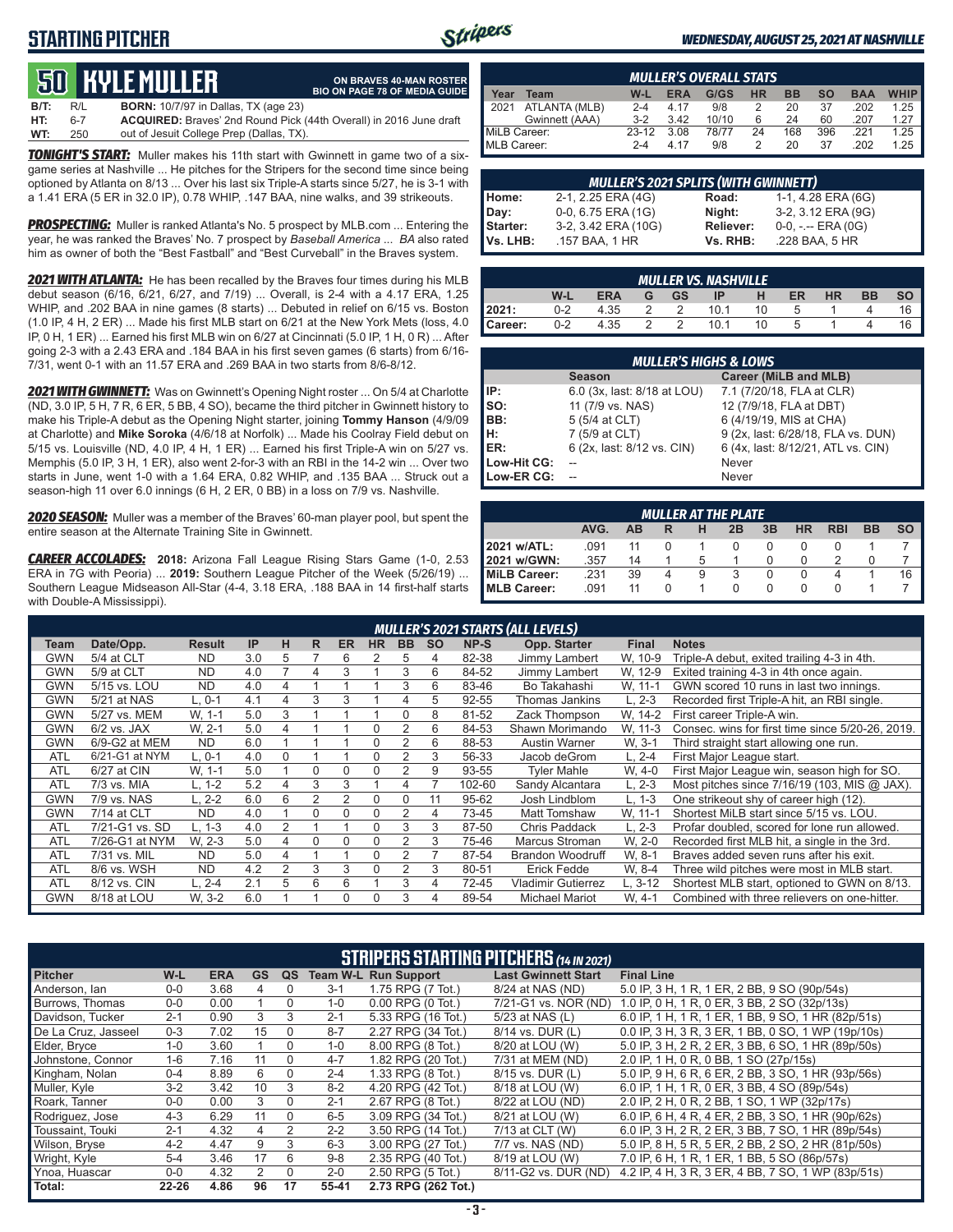### **BULLPEN**



#### *WEDNESDAY, AUGUST 25, 2021 AT NASHVILLE*

|               | <b>STRIPERS PITCHING BREAKDOWN</b>                                              |            |       |     |     |           |           |           |            |  |  |  |  |  |  |
|---------------|---------------------------------------------------------------------------------|------------|-------|-----|-----|-----------|-----------|-----------|------------|--|--|--|--|--|--|
|               | W-L                                                                             | <b>ERA</b> | IP    | R   | ER  | <b>HR</b> | <b>BB</b> | <b>SO</b> | <b>BAA</b> |  |  |  |  |  |  |
| Starters:     | $22 - 26$                                                                       | 4.82       | 414.2 | 236 | 222 | 58        | 169       | 412       | .258       |  |  |  |  |  |  |
| Relievers:    | $34-15$                                                                         | 3.16       | 425.0 | 168 | 149 | 46        | 165       | 497       | .215       |  |  |  |  |  |  |
| <b>Total:</b> | 56-41                                                                           | 3.98       | 839.2 | 404 | 371 | 104       | 334       | 909       | .237       |  |  |  |  |  |  |
|               | IR/Scored: 74/24 (32.4%)<br><b>Saves/Opp: 23/36 (63.9%)</b><br><b>Holds: 44</b> |            |       |     |     |           |           |           |            |  |  |  |  |  |  |

| <b>PITCHING BY MONTH</b> |           |            |       |     |     |           |           |           |            |  |
|--------------------------|-----------|------------|-------|-----|-----|-----------|-----------|-----------|------------|--|
|                          | W-L       | <b>ERA</b> | IP    | R   | ER  | <b>HR</b> | <b>BB</b> | <b>SO</b> | <b>BAA</b> |  |
| May:                     | $14 - 10$ | 3.50       | 211.0 | 90  | 82  | 28        | 65        | 240       | .222 I     |  |
| June:                    | $9 - 16$  | 4.55       | 213.2 | 115 | 108 | 26        | 94        | 223       | .263 I     |  |
| July:                    | $17 - 11$ | 4.50       | 242.0 | 131 | 121 | 37        | 100       | 261       | .240 I     |  |
| August:<br>September:    | $16 - 4$  | 3.12       | 173.0 | 68  | 60  | 13        | 75        | 185       | .219       |  |

| <b>RELIEF SUMMARY (CURRENT STRIPERS ONLY, GWINNETT STATS ONLY)</b> |         |            |    |           |            |        |              |                    |                                                    |                         |
|--------------------------------------------------------------------|---------|------------|----|-----------|------------|--------|--------------|--------------------|----------------------------------------------------|-------------------------|
| <b>Pitcher</b>                                                     | W-L     | <b>ERA</b> | G  | <b>GF</b> | <b>HLD</b> | SV/OPP | <b>IR/RS</b> | <b>Last Outing</b> | <b>Last Final Line</b>                             | <b>Scoreless Streak</b> |
| Arano, Victor                                                      | 1-1     | 2.86       | 26 | 8         | 4          | 2/4    | 3/0          | 8/24 at NAS        | 2.0 IP, 0 H, 0 R, 1 BB, 2 SO (27p/19s)             | 3G (4.0 IP)             |
| Biddle, Jesse (L)                                                  | $0 - 1$ | .54        | 23 | 2         | 6          | 0/1    | 9/3          | 8/21 at LOU        | Hold, 1.0 IP, 1 H, 0 R, 0 BB, 0 SO (8p/8s)         | 8G (8.2 IP)             |
| Bradford, Chasen                                                   | $4 - 0$ | 4.14       | 29 |           | 6          | 0/1    | 2/2          | 8/21 at LOU        | 1.0 IP, 2 H, 0 R, 0 BB, 1 SO (12p/10s)             | 2G (2.0 IP)             |
| Burrows. Thomas (L)                                                | $3 - 1$ | 2.55       | 26 |           | 3          | 0/0    | 18/6         | 8/22 at LOU        | Loss, 1.0 IP, 1 H, 1 R, 1 ER, 1 BB, 2 SO (21p/11s) | $-1G$                   |
| De La Cruz, Jasseel                                                | $1 - 0$ | 1.93       | 3  |           |            | 0/0    | 0/0          | 7/10 vs. NAS       | 3.0 IP, 0 H, 0 R, 3 BB, 3 SO (49p/28s)             | 2G (4.0 IP)             |
| Flaa, Jay                                                          | $1 - 1$ | 6.08       | 23 | ٠h        |            | 1/1    | 2/0          | 8/22 at LOU        | 0.2 IP, 2 H, 4 R, 2 ER, 4 BB, 1 SO (33p/13s)       | $-2G$                   |
| Johnstone, Connor                                                  | $2 - 0$ | 2.45       | 15 |           |            | 0/0    | 12/5         | 8/22 at LOU        | 0.1 IP, 0 H, 0 R, 0 BB, 0 SO (3p/2s)               | 1G (0.1 IP)             |
| Kelley, Trevor                                                     | $2-2$   | 1.52       | 27 | 8         | 6          | 0/2    | 7/2          | 8/22 at LOU        | 1.0 IP, 0 H, 0 R, 1 BB, 2 SO (22p/12s)             | 7G (6.0 IP)             |
| Lee, Dylan (L)                                                     | $4-1$   | .63        | 29 |           | 6          | 1/2    | 6/0          | 8/24 at NAS        | Win, 1.0 IP, 1 H, 0 R, 0 BB, 1 SO (15p/10s)        | 8G (9.1 IP)             |
| Lopez, Yoan                                                        | $3-2$   | 3.04       | 23 | 6         | 4          | 1/2    | 4/2          | 8/21 at LOU        | 1.0 IP, 0 H, 0 R, 0 BB, 1 SO (8p/6s)               | 2G (2.0 IP)             |
| Newcomb, Sean (L)                                                  | $2 - 0$ | 2.08       | 12 | 10        |            | 3/3    | 0/0          | 8/22 at LOU        | 1.0 IP, 0 H, 0 R, 1 BB, 3 SO (21p/13s)             | 5G (6.0 IP)             |
| Roark, Tanner                                                      | $4-1$   | 2.88       | 18 |           |            | 1/2    | 0/0          | 8/19 at LOU        | 2.0 IP, 0 H, 0 R, 0 BB, 1 SO (20p/13s)             | 4G (6.2 IP)             |
| Rodriguez, Jose                                                    | $0 - 0$ | 3.60       |    |           |            | 0/0    | 0/0          | 5/26 vs. MEM       | 1.0 IP, 2 H, 1 R, 1 ER, 0 BB, 1 SO, 1 HR (13p/10s) | $-2G$                   |
| Webb, Jacob                                                        | $1 - 1$ | 2.31       | 23 | 18        |            | 6/6    | 0/0          | 8/24 at NAS        | Save, 1.0 IP, 1 H, 0 R, 0 BB, 3 SO (19p/14s)       | 2G (2.0 IP)             |

| <b>SCORELESS INNINGS STREAKS (15-PLUS INNINGS)</b> |         |                |                  |  |  |  |  |  |  |
|----------------------------------------------------|---------|----------------|------------------|--|--|--|--|--|--|
| Pitcher                                            | Length  | <b>Dates</b>   | <b>Stats</b>     |  |  |  |  |  |  |
| Bradford, C.                                       | 16.0 IP | 5/7-6/13 (10G) | 6 H, 3 BB, 12 SO |  |  |  |  |  |  |

## **54 VICTOR ARANO** *- RHP - 26 YRS - COSAMALOAPAN, MEXICO*

- **• 2021 with GWN: Is 1-0 with 0.77 ERA (1 ER in 11.2 IP), 1 SV, and .154 BAA (6 H, 5 BB, 17 SO) in 10G since 7/15** ... **5/14 vs. LOU:** Earned GWN's first save of 2021 (1.0 IP, 1 H in 2-1 win) ... **8/1 at MEM:** Earned first win (2.0 IP, 2 H, 0 R, 1 SO in 4-2 win).
- **• 2021 with ATL:** Recalled on 5/8, but did not pitch ... Optioned on 5/10 ... DFA'd and outrighted to Gwinnett on 6/6.
- **• 2020:** Was a member of Philadelphia's 60-man player pool, but spent the entire year at the Alternate Site in Lehigh Valley ... DFA'd by the Phillies on 1/18.
- **• 2019:** Limited to just 6G with Triple-A Lehigh Valley (2-0, 0.00 ERA in 3G) and Philadelphia (1-0, 3.86 ERA in 3G) ... Was on injured list from 4/20-end of season (right elbow inflammation).
- **• Acquired:** Claimed off waivers from Philadelphia (1/22/21) ... Originally signed by the Los Angeles Dodgers as a non-drafted free agent (4/4/13).
- **• MLB Career:** 3-2, 2.65 ERA, .224 BAA, 3 SV in 73G with Philadelphia (2017-19).

### **48 JESSE BIDDLE** *- LHP - 29 YRS - PHILADELPHIA, PA*

- **• 2021 with GWN: Is 0-0 with 0.60 ERA (1 ER in 15.0 IP) and .236 BAA (13 H, 9 BB, 29 SO) in 15G since 6/23**.
- **• GWN Career:** 1-1, 1.54 ERA (6 ER in 35.0 IP), 1 SV (1-for-3) in 31G since 2018. **• 2021 with ATL:** Had his contract selected on 4/17, pitched in 8G with the Braves
- (0-0, 8.44 ERA, 10 ER in 10.2 IP) ... DFA'd on 5/17, outrighted to Gwinnett on 5/19. **• Spring Training:** 0-0, 3.00 ERA, .257 BAA, 2 SV in 9G with Cincinnati ... Released
- on 3/26 after re-signing as MiLB FA on 12/11/20. **• 2020:** Opened the year at Cincinnati's Alternate Training Site ... Contract selected
- on 8/25 (0-0, 0.00 ERA, 0 ER in 0.2 IP in 1G) ... Placed on 10-day injured list on 8/29 (left shoulder impingement) and missed the remainder of the year.
- **• Acquired:** MiLB FA (4/2/21) ... Originally Philadelphia's 1st-round pick (27th overall) in 2010 out of Germantown Friends High School (Philadelphia, PA).
- **• MLB Career:** 6-2, 5.07 ERA, .261 BAA, 1 SV in 99G with ATL (2018-19, 2021), SEA (2019), TEX (2019), CIN (2020).

### **28 CHASEN BRADFORD** *- RHP - 32 YRS - LAS VEGAS, NV*

- **• 2021 with GWN: All 4 of his wins (4-0) have been 2.0-IP outings:** 5/15 vs. LOU (1 H, 0 R, 2 SO), 6/16 vs. NAS (3 H, 1 ER, 3 SO), 6/24 at NOR (0 H, 0 R, 1 BB, 3 SO), and 7/31 at MEM (2.0 IP, 1 H, 1 ER, 1 SO) ... **5/7-6/13:** Posted team-best 16.0-IP scoreless streak over 10G (6 H, 3 BB, 12 SO).
- **• 2020:** Re-signed by Seattle to an MiLB deal on 1/15, but was not included on the Mariners' 60-man player pool ... Did not play.
- **• 2019:** Split time between Seattle (0-0, 4.86 ERA, 1 SV in 12G) and Triple-A Tacoma (0-0, 6.75 ERA, 1 SV in 5G).
- **• Acquired:** MiLB FA (3/15/21) ... Originally the New York Mets' 35th round pick in 2011 out of the University of Central Florida.
- **• MLB Career:** 7-0, 3.89 ERA, .253 BAA, 1 SV in 86G with NYM, SEA (2017-19).

| <b>PITCHER AWARDS &amp; HONORS</b> |                                     |                         |  |  |  |  |  |  |
|------------------------------------|-------------------------------------|-------------------------|--|--|--|--|--|--|
| <b>Pitcher</b>                     | <b>Award/Date</b>                   | <b>Stats</b>            |  |  |  |  |  |  |
| Wilson. B.                         | AAA East Pitcher of Week (6/28-7/4) | 0-0, 7.0 IP, 0 ER, 7 SO |  |  |  |  |  |  |

### **49 THOMAS BURROWS** *- LHP - 26 YRS - FLORENCE, AL*

- **• 2021 with GWN: Is 2-1 with 1.21 ERA (3 ER in 22.1 IP) and .145 BAA (11 H, 16 BB, 33 SO) in 17G (1 start) since 6/20** ... **6/20-7/2:** Struck out 12 over 7.0 scoreless IP (3 H, 1 BB) in 5G ... **7/21-G2 vs. NOR:** Made the first start of his pro career (ND, 1.0 IP, 0 H, 1 R, 0 ER, 3 BB, 2 SO) ... **8/17 at LOU:** Improved to 3-0 (1.2 IP, 1 H, 0 R, 1 BB, 1 SO) in 4-2 win.
- **• GWN Career:** 4-2, 3.61 ERA, .200 BAA, 6 SV (6-for-7) in 54G since 2019.
- **• 2020:** Was an NRI to Spring Training, but not included on 60-man player pool.
- **• 2019:** Went 2-4 with a 4.42 ERA, .221 BAA, and 7 saves (7-for-9) in 43G between Double-A Mississippi and Gwinnett ... Stranded 16 of 17 inherited runners with the Stripers (94.1%) ... Won Atlanta's Bill Lucas Award for community service.
- **• Acquired:** Via trade with Seattle (1/11/17) ... Originally the Mariners' 4th-round pick in 2016 out of the University of Alabama.

### **45 JAY FLAA** *- RHP - 29 YRS - BISMARCK, ND*

- **• 2021 with GWN: 5/13-6/24:** Did not allow an ER over his first 10G (1 R in 11.0 IP, 7 H, 9 BB, 15 SO, .171 BAA) ... **7/18 at CLT:** Earned his first save with GWN, tossing 1.0 IP (1 H, 1 ER, 0 BB, 2 SO) in a come-from-behind 13-12 victory ... **8/3 vs. CLT:** Earned first win with GWN (1.0 IP, 1 H, 0 R, 1 BB, 1 SO in 4-2 win).
- **• 2021 with ATL:** From 5/23-5/30, went 0-0 with a 27.00 ERA (4 ER in 1.1 IP) in 1G . Outrighted to Gwinnett on 7/13.
- **• 2021 with BAL:** Selected by Baltimore on 4/26 and made his MLB debut on 4/27 vs. the NY Yankees (1.1 IP, 2 BB, 1 SO, struck out Aaron Judge) ... Optioned on 4/28, appeared in 1G with Triple-A Norfolk (0-0, 16.20) ... DFA'd on 5/8.
- **• Spring Training:** 0-0, 3.38 ERA, .200 BAA, 0 SV in 3G with Baltimore.
- **• 2020:** Was not on Baltimore's 60-man player pool, did not play.
- **• 2019:** Went 2-5 with a 4.69 ERA, .256 BAA, and 5 SV in 40G (3 starts) between
- Double-A Bowie and Norfolk (2-3, 5.24 ERA, 4 SV in 29G during Triple-A debut).
- **• Acquired:** Claimed off waivers from Baltimore (5/11/21) ... Originally the Orioles' 6th-round pick in 2015 out of North Dakota State University (Fargo, ND).
- **• MLB Career:** 0-0, 13.50 ERA, .300 BAA in 2G with Baltimore, Atlanta (2021).

### **51 CONNOR JOHNSTONE** *- RHP - 26 YRS - SAN DIEGO, CA*

- **• 2021 with GWN: Is 2-0 with 2.45 ERA and .169 BAA in 15G in relief** (1-6, 7.16 ERA, .313 BAA in 11 starts) ... **5/4-5/8:** Threw 8.0 scoreless IP over his first 2 outings, including a 5.0-inning spot start (win, 1 H, 0 BB, 5 SO) on 5/8 at CLT ... **7/15-8/5:** Went 2-0 with 1.59 ERA (2 ER in 11.1 IP) and .158 BAA in 8G (1GS).
- **• GWN Career:** 7-6, 5.04 ERA, .262 BAA, 0 SV in 38G (15 starts) since 2018. **• Spring Training:** 0-1, 4.76 ERA, .273 BAA, 1 SV in 6G with Atlanta (NRI).
- **• 2020:** Was an NRI to Braves Spring Training, but not on 60-man player pool.
- **• 2019:** With Double-A Mississippi and Gwinnett, went 7-4 with a 4.24 ERA, .296
- BAA, and 1 SV in 35G (7 starts) ... His 7 wins ranked T-8th in the Braves org. **• Acquired:** Braves 21st-round pick in 2017 out of Wake Forest University.
- **• Local Product:** Played baseball at Roswell High School (Roswell, GA).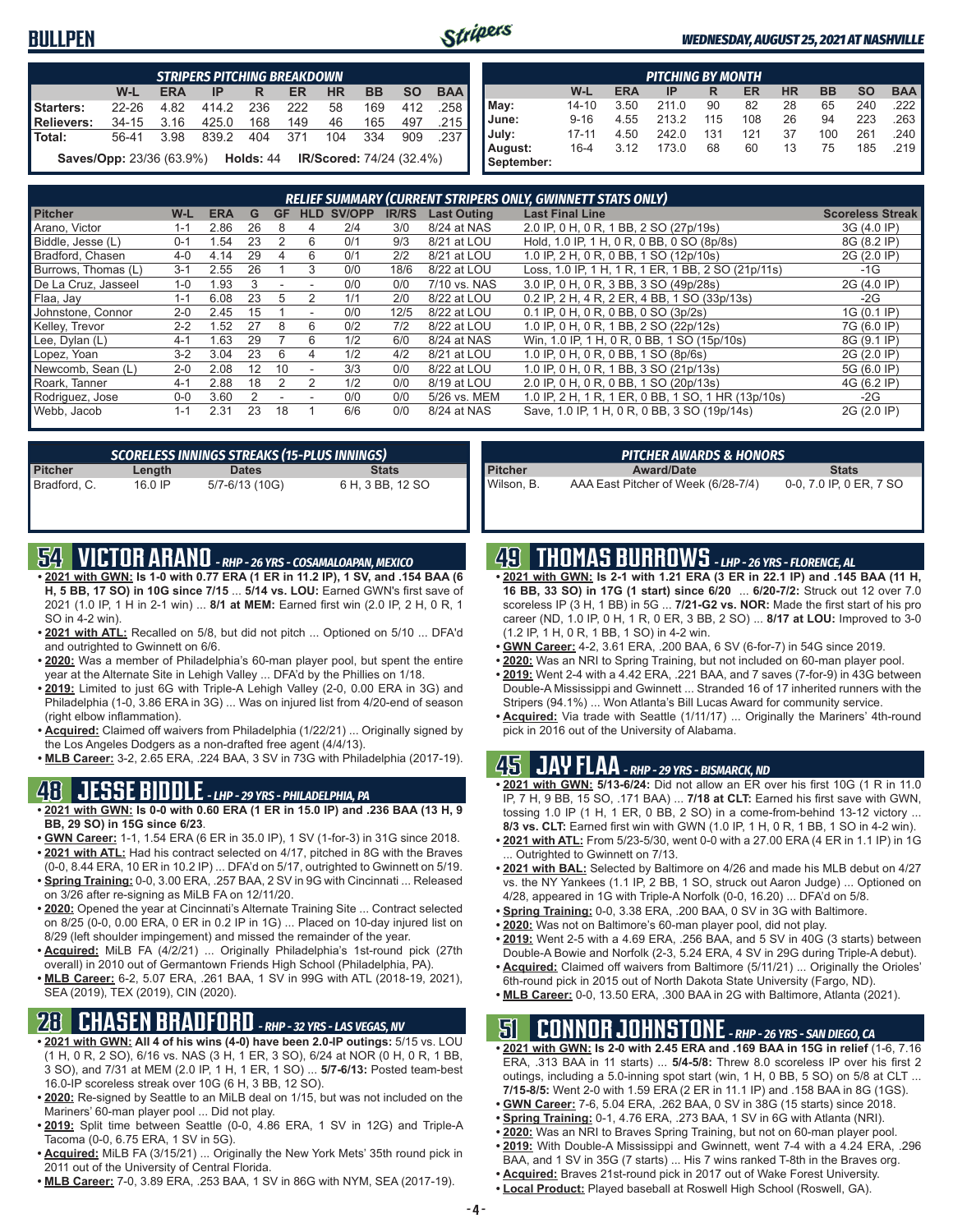## **43 TREVOR KELLEY** *- RHP - 27 YRS - PROVIDENCE, RI*

- **• 2021 with GWN: Is 2-0 with 0.00 ERA (1 R, 0 ER in 13.0 IP) and .116 BAA (5 H, 6 BB, 20 SO) over 13G since 7/11** ... **5/12-6/27:** Allowed runs in just 2 of 13G for a 1.72 ERA (3 ER in 15.2 IP, 13 H, 6 BB, 15 SO, .241 BAA).
- **• Spring Training:** Did not pitch in Chicago Cubs' MLB camp ... Released on 4/23. **• 2020:** Pitched in 4G with Philadelphia, going 0-0 with a 10.80 ERA ... Outrighted on 8/14 and spent the rest of the season at the Phillies Alternate Site.
- **• 2019:** In 52G with Triple-A Pawtucket, went 5-5 with a 1.79 ERA, .216 BAA, and 12 SV ... Was an International League Midseason and Postseason All-Star and a *Baseball America* Triple-A All-Star ... Led IL in appearances and was T-1st in saves ... Made MLB debut on 7/2 at Toronto and logged 10G with Boston (0-3, 8.64 ERA).
- **• Acquired:** MiLB FA (4/28/21) ... Originally Boston's 36th-round pick in 2015 out of the University of North Carolina at Chapel Hill.
- **• MLB Career:** 0-3, 9.26 ERA, .347 BAA, 0 SV in 14G with BOS (2019), PHI (2020).

## **58 DYLAN LEE** *- LHP - 27 YRS - DINUBA, CA*

- **• 2021 with GWN: Is 2-1 with 0.00 ERA (1 R, 0 ER in 13.2 IP), 1 SV, and .130 BAA (6 H, 2 BB, 16 SO) in 12G since 7/18** ... **5/4 at CLT:** Earned the win in his Stripers' debut (2.0 IP, 1 H, 1 R, 0 ER, 0 BB, 3 SO in 10-9 win in 12 innings) ... **6/11 at MEM:** Recorded his first pro hit, a double (1-for-2, R) ... **5/26-7/9:** Had a 1.65 ERA (3 ER in 16.1 IP, 9 H, 2 BB, 12 SO) and .161 BAA over 12G ... **8/18 at LOU:** Earned his first save with the Stripers (1.0 IP, 0 H, 0 R, 0 BB, 1 SO in 4-1 win).
- **• Spring Training:** 0-0, 0.00 ERA, 0 SV in 2G with Miami ... Released on 3/29.
- **• 2020:** Was a non-roster invite to Marlins Spring Training, but was not on Miami's 60-man player pool ... Did not play.
- **• 2019:** Logged 45G between Double-A Jacksonville (0-3, 1.91 ERA, .176 BAA, 13 SV in 32G) and Triple-A New Orleans (1-3, 4.71 ERA, .329 BAA, 0 SV in 13G).
- **• Acquired:** MiLB FA (4/15/21) ... Originally Miami's 10th-round pick in 2016 out of Cal State Fresno.

## **55 YOAN LOPEZ** *- RHP - 28 YRS - NUEVA GERONA, CUBA*

- **• 2021 with GWN: Is 1-0 with 0.82 ERA (1 ER in 11.0 IP) and .162 BAA (6 H, 4 BB, 13 SO) in 10G since 7/18** ... Has a pair of wins in extra innings, 6/9-G2 at MEM (1.0 IP, 1 H, 0 R in 3-1 win in 8 innings) and 6/18 vs. NAS (1.0 IP, 2 H, 1 R, 0 ER, 1 SO in 8-7 win in 10 innings) ... **8/11-G2 vs. DUR:** Tallied his first save with the Stripers (1.0 IP, H, 0 R, 3 BB, 2 SO), leaving bases loaded in 5-3 win.
- **• 2021 with ARI:** Began the season on Arizona's Opening Day roster ... In 2 stints, went 0-0 with a 6.57 ERA (9 ER in 12.1 IP) and 0 SV (0-for-3) in 13G ... DFA'd on 5/20, traded to Atlanta on 5/22 and optioned to Gwinnett.
- **• Spring Training:** 1-0, 4.91 ERA, .214 BAA, 0 SV in 8G with Arizona.
- **• 2020:** In 20G with Arizona, went 0-1 with a 5.95 ERA, .269 BAA, and 2 holds.
- **• 2019:** Set MLB career highs in G (70) and holds (21), going 2-7 with a 3.41 ERA, .232 BAA, and 1 SV (1-for-4) with the D-backs.
- **• Acquired:** Via trade with Arizona in exchange for CF Deivi Estrada (5/22/21) ... Originally signed by the D-backs as a NDFA out of Cuba (1/16/15).
- **• MLB Career:** 2-8, 4.25 ERA, .252 BAA, 1 SV in 113G with Arizona (2018-21).

## **34 SEAN NEWCOMB** *- LHP - 28 YRS - BROCKTON, MA*

- **• 2021 with GWN: Is 3-for-3 in saves, posting 0.00 ERA (0 R in 3.0 IP, 1 H, 1 HB, 0 BB, 5 SO) in those outings** ... **5/6-7/3:** Struck out 8 over 3.0 scoreless IP (1 H, 1 BB) in 3G ... **7/16 at CLT:** Struck out the side in 9th for his first career save with GWN (1.0 IP, 0 H, 0 R, 1 HB) ... **8/6 vs. CLT:** Struck out 4 over 2.0 IP (2 H, 0 R) in 10th and 11th for the win in 4-3 victory ... **8/12 vs. DUR:** Finished off 6-hit shutout with 2nd save (1.0 IP, 1 H, 0 R).
- **• GWN Career:** 7-4, 2.66 ERA, .204 BAA, 3 SV (3-for-3) in 27G (14GS) since 2017. **• 2021 with ATL:** In 26G in relief, is 2-0 with a 5.68 ERA, .250 BAA, and 1 SV ... Has
- been optioned to Gwinnett 3 times (5/5, 6/30, 7/31).
- **• 2020:** Made just 4 starts with the Braves (0-2, 11.20 ERA) ... Spent most of the year at the Alternate Training Site at Coolray Field.
- **• Acquired:** Via trade with the Los Angeles Angels in exchange for SS Andrelton Simmons (11/12/15) ... Originally the Angels' 1st-round pick (15th overall) in 2014 out of the University of Hartford (West Hartford, CT).
- **MLB Career:** 24-23, 4.27 ERA, .243 BAA, 2 SV in 135G (57GS) with Atlanta (2017-21) ... In 6G during the 2018-19 Postseasons, went 1-0 with a 1.08 ERA.

## **57 TANNER ROARK** *- RHP - 34 YRS - WILMINGTON, IL*

- **• 2021 with GWN: In 12G (3 starts) since 7/4, is 3-0 with 1.19 ERA (3 ER in 22.2 IP), 1 SV, and .160 BAA (12 H, 8 BB, 21 SO)** ... **6/4-6/20:** Pitched 11.0 scoreless innings over 5G (8 H, 4 BB, 11 SO, .205 BAA) ... **7/13 at CLT:** Notched his first save since 2015 with WAS (2.0 IP, 3 H, 1 ER, 0 BB, 2 SO in 5-3 win).
- **• 2021 with ATL:** Contract selected on 6/24, but did not pitch before being optioned back to Gwinnett on 6/27.
- **• 2021 with TOR:** Was on Toronto's Opening Day roster, went 0-1 with a 6.43 ERA in 3G (1 start) ... Released by the Blue Jays on 5/3.
- **• Spring Training:** 2-1, 8.44 ERA, .295 BAA in 4 starts with Toronto.
- **• 2020:** Made 11 starts with the Blue Jays, going 2-3 with a 6.80 ERA and .309 BAA.
- **• 2019:** Went 10-10 with a 4.35 ERA and .275 BAA in 31 starts with CIN and OAK.
- **• Acquired:** MiLB FA (5/10/21) ... Originally Texas's 25th-round pick in 2008 out of the University of Illinois at Urbana-Champaign.
- **• MLB Career:** 76-68, 3.85 ERA, .254 BAA, 1 SV in 227G (184 starts) with WSH, CIN, OAK, TOR (2013-21) ... Pitched in 2014 and 2016 Postseasons with Nationals (0-1, 3.86 ERA in 3G, 1 start).

## **71 JACOB WEBB** *- RHP - 28 YRS - RIVERSIDE, CA*

- **• 2021 with GWN:** I**s 6-for-6 in saves (T-6th in Triple-A East), posting 3.00 ERA (2 ER in 6.0 IP, 5 H, 1 BB, 10 SO, 1 HB) in those outings** ... **5/26-6/9:** Struck out 5 over 5.0 IP (0 R, 2 H, 0 BB) in 5G ... **7/17-8/8:** Pitched 8.0 scoreless innings over 8G, going 1-0 with a .103 BAA (3 H, 2 BB, 11 SO) and 2 saves (2-for-2).
- **• GWN Career:** 3-4, 3.44 ERA, .185 BAA, 18 SV (18-for-21) in 63G since 2018.
- **• 2021 with ATL:** Recalled 5 times (4/7, 4/10, 6/5, 6/17, 8/13) ... In 20G with the Braves, is 1-2 with a 4.29 ERA (10 ER in 21.0 IP) and a .299 BAA.
- **• Spring Training:** 1-0, 2.57 ERA, .222 BAA, 2 HLD in 7G with Atlanta ... Optioned to the Alternate Training Site in Gwinnett on 3/25.
- **• 2020:** Assigned to the Alternate Training Site on 7/19, but missed over a month with a right shoulder strain (placed on 60-day injured list on 7/20) ... Activated on 9/8 and went 0-0 with a 0.00 ERA (0 ER in 10.0 IP) and .200 BAA in 8G ... Made his MLB Postseason debut, going 0-0 with a 9.00 ERA (3 ER in 3.0 IP) in 3G.
- **• 2019:** Made his MLB debut with Atlanta, going 4-0 with a 1.39 ERA (5 ER in 32.1 IP), .205 BAA, 9 holds, and 2 saves (2-for-4) in 36G ... Also logged 10G with Gwinnett (0-1, 6.97 ERA, .225 BAA, 1 SV).
- **• Acquired:** Braves' 18th-round pick in 2014 out of Tabor College (Hillsboro, KS).
- **• MLB Career:** 5-2, 2.13 ERA, .238 BAA, 2 SV in 64G with Atlanta (2019-21).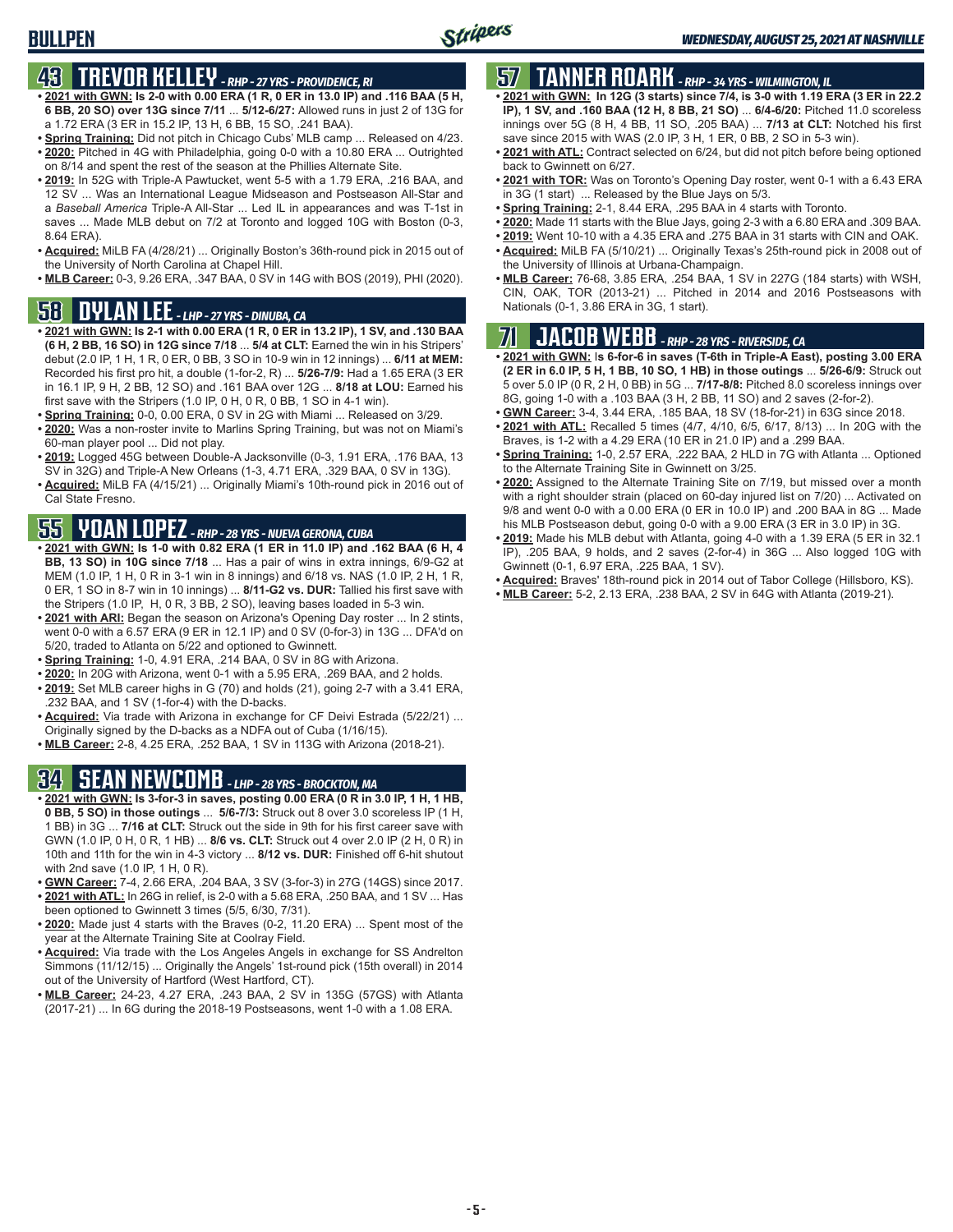| <b>OFFENSE</b> |                                                                                              |                                                          | Stripers |  |                               |  |  |  | <b>WEDNESDAY, AUGUST 25, 2021 AT NASHVILLE</b> |
|----------------|----------------------------------------------------------------------------------------------|----------------------------------------------------------|----------|--|-------------------------------|--|--|--|------------------------------------------------|
| TOTAL:         | 250, 133 HR, 765 OPS RISP:                                                                   | 269, 40 HR, 826 OPS RUNS/INNING: 1 2 3 4 5 6 7 8 9 X TOT |          |  |                               |  |  |  |                                                |
| Vs. LHP:       | 252, 50 HR, 788 OPS RISP/20: 263, 19 HR, 817 OPS Stripers: 71 51 48 52 63 53 61 57 41 13 510 |                                                          |          |  |                               |  |  |  |                                                |
|                | Vs. RHP: 249, 83 HR, 754 OPS LOADED: 322, 8 HR, 1.026 OPS Opponents:                         |                                                          |          |  | 65 47 52 53 40 47 38 27 21 14 |  |  |  | 404                                            |

|            | <b>HOME RUNS</b><br><b>MULTI-GAMES</b> |                |                |                          |                |                          |                |                        |                                                 |                |                |                          |
|------------|----------------------------------------|----------------|----------------|--------------------------|----------------|--------------------------|----------------|------------------------|-------------------------------------------------|----------------|----------------|--------------------------|
| Player     | 1R                                     | 2R             | 3R             | <b>GS</b>                | Tot.           |                          |                | Off LH Off RH Team W-L | Last HR with Gwinnett (Regular Season)          | <b>Hit</b>     | <b>RBI</b>     | <b>HR</b>                |
| Almonte    | $\overline{2}$                         |                |                | $\overline{ }$           | 3              |                          | 2              | $3-0$                  | 5/30/21 vs. MEM, 1R (RH Connor Jones)           | 8              | 5              |                          |
| Arcia      | 12                                     | 5              | ÷.             | $\sim$                   | 17             |                          | 10             | $10 - 4$               | 8/17/21 at LOU, 1R (RH Hunter Greene)           | 20             | 10             | 2                        |
| Brugman    |                                        |                |                |                          |                |                          |                | $0 - 0$                |                                                 |                |                |                          |
| Camargo    | 5                                      | 6              | 2              |                          | 13             | 5                        | 8              | $9 - 3$                | 8/20/21 at LOU, 2R (RH Riley O'Brien)           | 22             | 12             | 1                        |
| Casteel    | $\sim$                                 | 4              | ۰              |                          | 5              | 3                        | $\overline{2}$ | $3 - 2$                | 8/22/21 at LOU, 2R (LH Phillip Diehl)           | 6              | $\overline{7}$ |                          |
| Contreras  | 4                                      | 3              |                |                          | 8              |                          | $\overline{7}$ | $7 - 1$                | 7/29/21 at MEM, 2R (RH Angel Rondon)            | 8              | $\overline{7}$ |                          |
| d'Arnaud   |                                        |                |                |                          |                |                          |                | $0 - 0$                |                                                 |                | ٠              | $\overline{\phantom{a}}$ |
| Demeritte  | 8                                      | 3              |                | 3                        | 15             | $\overline{7}$           | 8              | $13 - 2$               | 8/21/21 at LOU, 3R (LH Reiver Sanmartin)        | 12             | 10             |                          |
| Ervin      | 3                                      | $\overline{2}$ |                | ٠                        | 6              | 4                        | 2              | $4 - 2$                | 7/14/21 at CLT, 1R (LH Hunter Schryver)         | $\overline{7}$ | $\overline{7}$ | $\sim$                   |
| Goins      | 3                                      | $\overline{2}$ |                | ٠                        | 5              |                          | 4              | $4 - 1$                | 8/17/21 at LOU, 1R (RH Hunter Greene)           | 13             | $\overline{7}$ |                          |
| Gore       |                                        |                | ٠              |                          |                |                          |                | $0 - 0$                |                                                 | 3              | ۰              |                          |
| Heredia    | $\sim$                                 |                | ٠              | $\overline{\phantom{a}}$ |                | $\overline{\phantom{a}}$ |                | $0 - 0$                | ---                                             | ٠              | ٠              | ٠.                       |
| Inciarte   |                                        |                |                |                          |                |                          |                | $0 - 0$                |                                                 |                | ٠              |                          |
| Jackson    | 4                                      | 4              |                | $\overline{2}$           | 11             | 8                        | 3              | $5-2$                  | 7/28/21, 1R (LH Matthew Liberatore), 2nd of Gm. | 11             | 10             | 3                        |
| Kazmar Jr. | 5                                      | $\overline{2}$ |                |                          | 8              | $\overline{2}$           | 6              | $5-3$                  | 8/8/21-G1 vs. CLT, 1R (RH Ryan Burr)            | $\overline{7}$ | 6              |                          |
| Kipnis     | 3                                      | $\overline{2}$ |                | $\sim$                   | 6              |                          | 6              | $5 - 1$                | 8/20/21 at LOU, 1R (RH Riley O'Brien)           | 12             | $\overline{7}$ |                          |
| Lucrov     |                                        | ۰              |                | ۰                        | $\overline{2}$ | $\blacksquare$           | $\overline{2}$ | $1 - 1$                | 6/10/21 at MEM, 3R (RH Grant Black)             | $\overline{4}$ | 3              | $\sim$                   |
| Martinez   |                                        |                |                |                          |                |                          |                | $0 - 0$                |                                                 | $\overline{2}$ | $\overline{A}$ |                          |
| Morales    |                                        |                |                | ٠                        | 2              |                          |                | $2 - 0$                | 8/20/21 at LOU, 1R (LH Phillip Diehl)           | $\overline{2}$ | $\overline{2}$ |                          |
| Pache      | $\overline{ }$                         |                |                |                          | 9              | 3                        | 6              | $6 - 2$                | 8/11/21-G2 vs. DUR, 1R (RH Chris Ellis)         | 14             | $\overline{7}$ | 1                        |
| Rosario    |                                        |                |                |                          | 3              |                          | 3              | $3-0$                  | 8/24/21 at NAS, 1R (RH Luke Barker)             | $\overline{2}$ | 5              |                          |
| Sanchez    | 5                                      | $\overline{2}$ |                | ٠                        | 8              | 4                        | 4              | $5-2$                  | 8/20/21 at LOU, 1R (LH Phillip Diehl)           | 9              | 6              | $\overline{1}$           |
| Snider     | $\overline{2}$                         |                |                | $\overline{\phantom{a}}$ | 4              |                          | 4              | $4 - 0$                | 8/21/21 at LOU, 3R (RH Tim Adleman)             | 3              | $\overline{4}$ | $\sim$                   |
| Unroe      |                                        |                | ۰              |                          |                |                          |                | $0 - 0$                | 7/19/19 vs. ROC, 1R (RH Drew Hutchison)         | ۰              | ۰              |                          |
| Waters     | 4                                      | $\overline{2}$ | $\overline{2}$ |                          | 8              | 4                        | 4              | $4 - 3$                | 7/24/21 vs. NOR, 1R (RH Eric Hanhold)           | 18             | $\overline{7}$ |                          |
| Total:     | 70                                     | 39             | 16             | 8                        | 133            |                          |                |                        |                                                 |                |                |                          |

|                                                                                                |                                        |    |                   |    | <b>HOME RUN VARIANTS</b>                      |            |           |                          |            |            |                | <b>PINCH HITTERS</b> |                 |                                        |                                              |              |              |                |                |
|------------------------------------------------------------------------------------------------|----------------------------------------|----|-------------------|----|-----------------------------------------------|------------|-----------|--------------------------|------------|------------|----------------|----------------------|-----------------|----------------------------------------|----------------------------------------------|--------------|--------------|----------------|----------------|
| Back-to-Back Homers (4x):                                                                      |                                        |    |                   |    |                                               |            |           |                          |            |            | Player         | AVG.                 | <b>AB</b>       | н                                      | 2B                                           | 3B           | <b>HR</b>    | R.             | <b>RBI</b>     |
| Almonte (GS) / Snider, 5/7 at CLT (1st Inning)                                                 |                                        |    |                   |    |                                               |            |           |                          |            |            | Almonte        | 1.000                | 1               |                                        | 0                                            | 0            | $\mathbf 0$  | 0              | $\overline{2}$ |
| Jackson (2R) / Contreras, 7/14 at CLT (1st Inning)                                             |                                        |    |                   |    |                                               |            |           |                          |            |            | Arcia          | $---$                | $\Omega$        | $\mathbf 0$                            | 0                                            | $\Omega$     | $\mathbf 0$  | $\mathbf{1}$   | 0              |
| Pache (1R) / Arcia, 8/11-G2 vs. DUR (1st Inning)                                               |                                        |    |                   |    |                                               |            |           |                          |            |            | Casteel        | .136                 | $\overline{22}$ | $\overline{3}$                         |                                              | $\mathbf 0$  | $\mathbf{1}$ | $\overline{2}$ | 4              |
| Camargo (2R) / Kipnis, 8/20 at LOU (3rd Inning)                                                |                                        |    |                   |    |                                               |            |           |                          |            |            | Contreras      | .500                 | $\overline{2}$  | $\mathbf{1}$                           | $\mathbf 0$                                  | $\mathbf 0$  | $\mathbf 0$  | $\mathbf{1}$   | 0              |
|                                                                                                |                                        |    |                   |    |                                               |            |           |                          |            | Demeritte  | .333           | 6                    | 2               | $\overline{1}$                         | $\Omega$                                     | $\mathbf{1}$ | 3            | $\mathbf{1}$   |                |
| Back-to-Back-to-Back Homers (1x):<br>Arcia (2R) / Camargo / Demeritte, 5/8 at CLT (6th Inning) |                                        |    |                   |    |                                               |            |           |                          |            | Ervin      | .200           | 10                   | 2               | $\mathbf 0$                            | $\Omega$                                     | $\mathbf{1}$ | 3            | 4              |                |
|                                                                                                |                                        |    |                   |    |                                               |            |           |                          |            |            | Goins          | .000                 | $\overline{2}$  | $\mathbf 0$                            | $\mathbf 0$                                  | $\Omega$     | $\mathbf 0$  | 0              | 0              |
|                                                                                                |                                        |    |                   |    |                                               |            |           |                          |            |            | Gore           | .200                 | 5               | $\mathbf{1}$                           | $\mathbf 0$                                  | $\Omega$     | $\Omega$     | $\Omega$       | $\Omega$       |
| Pinch-Hit Homers (4x):<br>Demeritte (1R), 5/12 vs. LOU (7th Inning)                            |                                        |    |                   |    |                                               |            |           |                          |            | Jackson    | .000           | $\mathbf{1}$         | $\mathbf 0$     | $\mathbf 0$                            | $\Omega$                                     | $\mathbf 0$  | $\Omega$     | $\Omega$       |                |
| Casteel (2R), 6/3 vs. JAX (7th Inning)                                                         |                                        |    |                   |    |                                               |            |           |                          |            |            | Kazmar Jr.     | .000                 | 9               | $\mathbf 0$                            | $\mathbf 0$                                  | $\Omega$     | $\Omega$     | $\Omega$       | $\mathbf 0$    |
| Ervin (2R), 7/7 vs. NAS (6th Inning)                                                           |                                        |    |                   |    |                                               |            |           |                          |            |            | Lee. D.        | .000                 | $\mathbf{1}$    | $\mathbf 0$                            | $\mathbf 0$                                  | $\mathbf 0$  | $\Omega$     | 0              | $\mathbf 0$    |
| Snider (3R), 8/21 at LOU (8th Inning)                                                          |                                        |    |                   |    |                                               |            |           |                          |            |            | Lucroy         | .000                 | 3               | $\mathbf 0$                            | $\mathbf 0$                                  | $\Omega$     | $\Omega$     | $\Omega$       | $\mathbf{0}$   |
|                                                                                                |                                        |    |                   |    |                                               |            |           |                          |            |            | <b>Morales</b> | .000                 | $\overline{2}$  | $\overline{0}$                         | $\Omega$                                     | $\Omega$     | $\Omega$     | $\Omega$       | $\overline{0}$ |
| Leadoff (Game) Homers (4x):                                                                    |                                        |    |                   |    |                                               |            |           |                          |            |            | Pache          | .000                 | $\mathbf{1}$    | $\Omega$                               | $\Omega$                                     | $\Omega$     | $\Omega$     | $\Omega$       | $\overline{0}$ |
| Waters (2x), 5/19 at NAS, 7/22 vs. NOR                                                         |                                        |    |                   |    |                                               |            |           |                          |            |            | Sanchez        | .000                 | $\overline{7}$  | $\Omega$                               | $\Omega$                                     | $\Omega$     | $\Omega$     | $\mathbf{1}$   | $\mathbf 0$    |
| Arcia (1x), 7/3 at DUR                                                                         |                                        |    |                   |    |                                               |            |           |                          |            | Snider     | .125           | 16                   | 2               | $\mathbf 0$                            | $\mathbf 0$                                  | $\mathbf{1}$ | 3            | 3              |                |
| Pache (1x), 8/8-G2 vs. CLT                                                                     |                                        |    |                   |    |                                               |            |           |                          |            |            | Unroe          | .000                 | $\overline{4}$  | $\mathbf 0$                            | $\mathbf 0$                                  | $\mathbf 0$  | $\mathbf 0$  | $\mathbf 0$    | $\mathbf 0$    |
| Walk-Off Homers (1x):                                                                          |                                        |    |                   |    |                                               |            |           |                          |            |            | Totals:        | .130                 | 92              | 12                                     | $\overline{2}$                               | $\mathbf{0}$ | 4            | 14             | 14             |
| Arcia (Solo), 5/16 vs. LOU (9th Inning)                                                        |                                        |    |                   |    |                                               |            |           |                          |            |            |                |                      |                 |                                        |                                              |              |              |                |                |
|                                                                                                |                                        |    |                   |    |                                               |            |           |                          |            |            |                |                      |                 |                                        |                                              |              |              |                |                |
|                                                                                                |                                        |    |                   |    |                                               |            |           |                          |            |            |                |                      |                 |                                        |                                              |              |              |                |                |
|                                                                                                | <b>AVG</b>                             | G  | 2B                | 3B | <b>STRIPERS BATTING BY MONTH</b><br><b>HR</b> | <b>RBI</b> | <b>SB</b> | <b>OBP</b>               | <b>SLG</b> | <b>OPS</b> | Player         | <b>Length/Dates</b>  |                 | <b>HITTING STREAKS (10-PLUS GAMES)</b> |                                              |              | <b>Stats</b> |                |                |
| May:                                                                                           | .254                                   | 24 | 43                | 2  | 36                                            | 138        | 24        | .366                     | .445       | .811       | Arcia          | 13G (5/4-5/18)       |                 |                                        | .393 (22-56), 4 2B, 7 HR, 17 R, 12 RBI       |              |              |                |                |
| June:                                                                                          | .227                                   | 25 | 36                | 3  | 21                                            | 88         | 23        | .308                     | .357       | .665       | Contreras      | 13G (7/10-7/27)      |                 |                                        |                                              |              |              |                |                |
|                                                                                                | .271                                   | 28 | 52                |    | 47                                            | 161        | 23        | .352                     | .479       | .831       |                |                      |                 |                                        | .385 (20-52), 5 2B, 7 HR, 14 R, 20 RBI       |              |              |                |                |
| July:                                                                                          |                                        |    |                   | 2  |                                               |            |           |                          |            |            | Demeritte      | 10G (6/2-7/21)       |                 |                                        | .372 (16-43), 2 2B, 3 HR, 10 R, 8 RBI        |              |              |                |                |
| August:                                                                                        | .242                                   | 20 | 24                | 5  | 29                                            | 93         | 9         | .301                     | .432       | .733       |                |                      |                 |                                        |                                              |              |              |                |                |
| September:                                                                                     |                                        |    |                   |    |                                               |            |           |                          |            |            |                |                      |                 |                                        |                                              |              |              |                |                |
|                                                                                                |                                        |    |                   |    |                                               |            |           |                          |            |            |                |                      |                 | <b>ON-BASE STREAKS (15-PLUS GAMES)</b> |                                              |              |              |                |                |
|                                                                                                |                                        |    |                   |    | <b>HITTER AWARDS &amp; HONORS</b>             |            |           |                          |            |            | <b>Player</b>  | <b>Length/Dates</b>  |                 |                                        |                                              |              | <b>Stats</b> |                |                |
| Player                                                                                         |                                        |    | <b>Award/Date</b> |    |                                               |            |           | <b>Stats</b>             |            |            | Camargo        | 20G (7/22-8/14)      |                 |                                        | .347 (26-75), 4 2B, 2 3B, 2 HR, 14 RBI, 6 BB |              |              |                |                |
| Waters                                                                                         | Sirius XM All-Star Futures Game (7/11) |    |                   |    |                                               |            |           | Game: 1-1, BB            |            |            | Camargo        | 18G (6/18-7/8)       |                 |                                        | .303 (20-66), 6 2B, 2 HR, 7 RBI, 7 BB        |              |              |                |                |
| Contreras                                                                                      |                                        |    |                   |    | AAA East Player of Week (7/13-18)             |            |           | .462, 3 2B, 3 HR, 12 RBI |            |            |                |                      |                 |                                        |                                              |              |              |                |                |
|                                                                                                |                                        |    |                   |    |                                               |            |           |                          |            |            |                |                      |                 |                                        |                                              |              |              |                |                |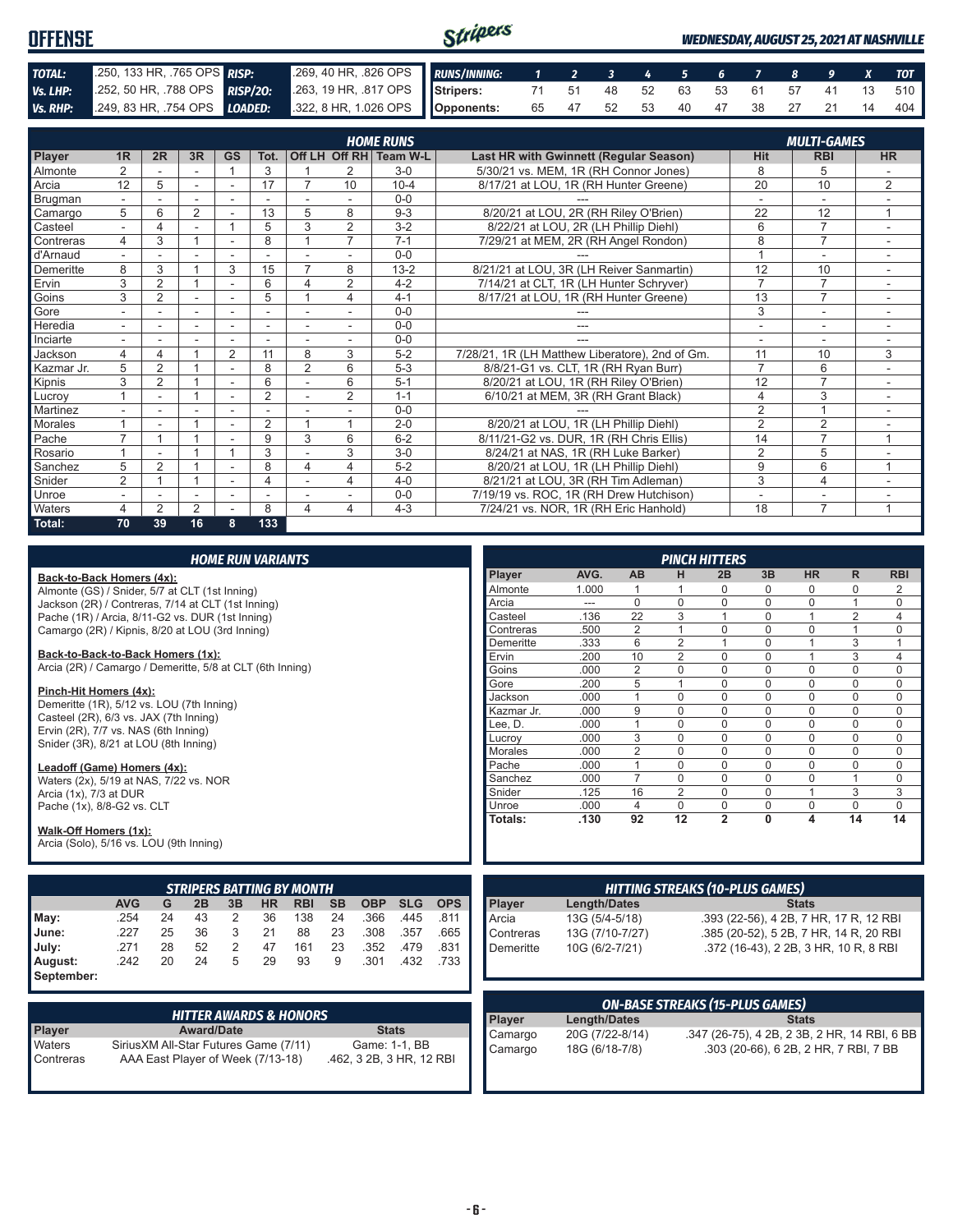## **13 ORLANDO ARCIA** *- SS - 27 YRS - ANACO, VENEZUELA*

*SEASON WITH GWN:*.285, 17 HR, 37 RBI, 5 SB, .885 OPS *HIT STREAK:* 1G (1-4)

**BATTER BIOS**

- *8/24 at NAS:*1-4, 2B, R *ROAD TRIP:* .208 (5-24), 2 2B, HR, 2 RBI **• Leaderboard:** Entering 8/25, ranks among Triple-A East top 10 in TB (10th, 143) and R (T-10th, 52).
- **• 2021 with GWN: Has reached base safely in 62 of 69G (89.9%)** ... **5/4-5/18:**  Hit safely in first 13G (.393, 7 HR, 17 R, 12 RBI, 2 SB, 1.301 OPS) ... **5/9 at CLT:** Tied GWN's single-game HR record (3-for-4, 3 HR, 4 R, 4 RBI) ... **5/16 vs. LOU:** Blasted walk-off solo HR (#7) in 9th ... **6/18 vs. NAS:** Went 3-for-5 with 3 XBH, including game-tying double in 10th, scored walk-off run ... **6/5-6/23:** Posted 14G on-base streak (.333, 17-for-51, 4 2B, 3 HR, 11 R, 8 RBI, 6 BB) ... **8/11 vs. DUR:** Tallied 2nd multi-HR game of the year in G2 of DH (2-for-3, 2 HR, 3 RBI).
- **• 2021 with ATL:** Recalled on 7/4 ... Hit .204 (10-for-49, 1 2B, 2 HR, 5 R, 9 RBI) in 17G ... Optioned back to Gwinnett on 7/31.
- **• 2021 with MIL:** Was on Milwaukee's Opening Day roster and batted .091 (1-for-11, 1 RBI) in 4G before being traded to Atlanta on 4/6 (sent to Alternate Site).
- **• 2020:** Spent 59 games with the Brewers, batting .260 (10 2B, 1 3B, 5 HR, 22 R, 20 RBI, 2 SB) ... Played in 2 Postseason games (.143, 1-for-7, 1 HR, 2 RBI).
- **• Acquired:** Via trade with Milwaukee in exchange for RHP Chad Sobotka and RHP Patrick Weigel (4/6/21) ... Originally signed by Milwaukee as a NDFA (10/22/10).
- **• MLB Career:** .242, 70 2B, 7 3B, 44 HR, 189 RBI, 40 SB in 559G with MIL, ATL (2016-21) ... Played in the Postseason from 2018-20 (.295, 4 HR, 6 RBI in 13G).

### **17 JOHAN CAMARGO** *- INF - 27 YRS - PANAMA CITY, PANAMA*

*SEASON WITH GWN:*.309, 13 HR, 47 RBI, 0 SB, .906 OPS *HIT STREAK:* 4G (4-18) *8/24 at NAS:* 1-4, RBI *ROAD TRIP:* .200 (5-25), 3 HR, 7 RBI

- **• Leaderboard: Entering 8/25, leads Triple-A East in batting (.309)** ... Also ranks among top 10 in R (T-4th, 57), H (5th, 90), OBP (5th, .384), OPS (7th, .906), and TB (7th, 152).
- **• 2021 with GWN: 5/8 at CLT:** Notched first career multi-HR game (2-for-4, 2 HR, 2 RBI) ... **6/5 vs. JAX:** Started 5-4-3 triple play, GWN's first since 5/28/19 at TOL ... **6/18-7/8:** Posted 18G on-base streak (.303, 20-for-66, 6 2B, 2 HR, 9 R, 7 RBI, 7 BB) ... **7/18 at CLT:** Hit a 2-out, 2-run HR (#8) in 9th for a 12-11 lead (GWN had trailed 11-3) ... **7/30 at MEM:** Tallied season-high 4 RBI (2-for-4, 2B, HR #9) in 8-7 win ... **7/22-8/14:** Posted team-best 20G on-base streak (.347, 26-for-75, 4 2B, 2 3B, 2 HR, 14 R, 14 RBI, 6 BB, .924 OPS).
- **• Gwinnett Career:** Has hits in 101 of 132G (76.5%) since 2017, batting .325 (166 for-511, 34 2B, 4 3B, 22 HR, 90 R, 89 RBI, 1 SB, .925 OPS).
- **• 2021 with ATL:** In 6 stints with the Braves, batting .000 (0-for-16, 1 R) in 15G.
- **• 2020:** Made Braves' Opening Day roster and batted .200 (8 2B, 4 HR, 16 R, 9 RBI) in 35G ... Added to the NLCS roster in place of injured Adam Duvall prior to Game 2 and played in 4G (.250, 2-for-8, 1 2B, 1 RBI).
- **• Acquired:** NDFA (7/2/10) out of Panama City, Panama.
- **• MLB Career:** .257, 68 2B, 4 3B, 34 HR, 144 RBI, 2 SB in 364G with Atlanta (2017- 21) ... Played in 2018 and 2020 Postseasons (.087, 1 2B, 1 RBI in 8G).

### **9 RYAN CASTEEL** *- 1B/C - 30 YRS - CHATTANOOGA, TN*

*SEASON WITH GWN:*.241, 5 HR, 21 RBI, 0 SB, .754 OPS *HIT STREAK:* 3G (3-9)

- *8/24 at NAS:*DNP *ROAD TRIP:* .333 (1-3), HR, 2 RBI **• 2021 with GWN: 5/15-5/18:** Had 6 RBI in 3G span, including 5/15 vs. LOU (1 for-2, GW 3-run 2B, 3 RBI) and 5/16 vs. LOU (1-for-3, HR, 2 RBI) ... **6/2 vs. JAX:** Notched pinch-hit 2-run double ... **6/3 vs. JAX:** Hit pinch-hit 2-run HR (#2) ... **6/24 at NOR:** Crushed game-winning grand slam (#3) in 6-2 victory (1-for-4, 4 RBI), his 2nd career slam (first since 7/20/13 with Adv-A Modesto) ... **8/8-G2 vs. CLT:** Homered for the first time since 6/24 (#4), a decisive 2-run shot in 8-2 victory.
- **• 2020:** Was not on the Braves' 60-man player pool ... Did not play.
- **• 2019:** Played 118G with Double-A Mississippi, batting .263 (21 2B, 2 3B, 21 HR, 73 RBI, .811 OPS) ... Ranked 2nd in the Southern League in homers and RBI, 3rd in slugging (.477) ... Was his 2nd career 20-homer season (hit 22 in 2013).
- **• Acquired:** MiLB FA (3/14/21) ... Originally Colorado's 17th-round pick in 2010 out of Cleveland State Community College (Cleveland, TN).

#### **24 WILLIAM CONTRERAS** *- C - 23 YRS - PUERTO CABELLO, VZ SEASON WITH GWN:*.313, 8 HR, 27 RBI, 0 SB, .951 OPS *HIT STREAK:* -2G (0-8)

*8/24 at NAS:* DNP *ROAD TRIP:* .000 (0-8)

- **• 2021 with GWN: Has hits in 25 of 32G (78.1%) during his Triple-A debut** ... **7/13-7/18:** Named Triple-A East Player of the Week (.462, 12-for-26, 3 2B, 3 HR, 7 R, 12 RBI, 1.440 OPS) ... **7/10-7/27:** Posted a 13G hitting streak, tied for GWN's longest this year (.385, 20-for-52, 5 2B, 7 HR, 14 R, 20 RBI, 1.333 OPS).
- **• 2021 with ATL:** In 2 stints (5/2-7/7, 8/21-8/23), batting .196 (29-for-148, 3 2B, 1 3B, 7 HR, 16 R, 21 RBI, .649 OPS) in 46G.
- **• 2020:** Spent most of the year at the Alternate Training Site at Coolray Field ... Recalled by Atlanta for MLB debut on 7/24 ... Hit .400 (4-for-10, 1 2B, 1 RBI) in 4G.
- **• Bloodlines:** Older brother is Chicago Cubs' C Willson Contreras.
- **• Acquired:** NDFA (2/1/15) out of Puerto Cabello, Venezuela.
- **• MLB Career:** .209, 4 2B, 1 3B, 7 HR, 22 RBI, 0 SB in 50G with Atlanta (2020-21).

## **12 TRAVIS DEMERITTE** *- OF - 26 YRS - NEW YORK, NY*

*SEASON WITH GWN:*.304, 15 HR, 42 RBI, 6 SB, 1.040 OPS *HIT STREAK:* -1G (0-3) *8/24 at NAS:*DNP *ROAD TRIP:* .417 (5-12), HR, 4 RBI, SB

- **• 2021 with GWN: Since coming off the IL on 7/13, ranks among Triple-A East leaders in RBI (T-7th, 27) and HR (T-9th, 9)** ... **5/4 at CLT:** Tallied 5 RBI (3-for-6, HR) to set GWN Opening Night record ... **6/2-7/21:** Posted 10G hitting streak (.372, 16-for-43, 2 2B, 3 HR, 10 R, 8 RBI, 1.041 OPS) ... **6/10-7/10:** Was on the Injured List ... **7/17-7/25:** Hit 3 grand slams in 7G span (7/17 at CLT, 7/23 vs. NOR, 7/25 vs. NOR), raising his career total to 6 (4 with GWN) ... **7/18 at CLT:** Notched season-high 4 hits (4-for-5, 3 R, 2 RBI, SB) ... **7/27 at MEM:** Homered for 3rd straight game, GW solo blast (#12) in 1-0 win ... **8/21 at LOU:** Matched a season high with 4 hits (4-for-4, 3-run HR, 2 R, 4 RBI).
- **• Gwinnett Career:** In 150G since 2019, batting .292 (149-for-510, 39 2B, 2 3B, 35 HR, 108 R, 115 RBI, 10 SB, .976 OPS) with the Stripers.
- **• 2020:** Hit .172 with 1 2B, 4 RBI in 18G with Detroit ... DFA'd on 2/5/21.
- **• 2019:** Made his Triple-A debut with Gwinnett and was an IL All-Star (.286, 20 HR, 73 RBI, .944 OPS in 96G) ... Has 1 of the 9 20-HR seasons in GWN history ... Traded to Detroit on 7/31, made his MLB debut (.225, 3 HR, 10 RBI in 48G).
- **• Acquired:** Off Waivers from Detroit (2/12/21) ... Originally Texas' 1st-round pick (30th overall) in 2013 out of Winder-Barrow High School (Winder, GA).
- **• MLB Career:** .217, 8 2B, 2 3B, 3 HR, 14 RBI, 3 SB with Detroit (2019-20).

## **18 PHILLIP ERVIN** *- OF - 29 YRS - MOBILE, AL*

*SEASON WITH GWN:*.198, 6 HR, 25 RBI, 11 SB, .636 OPS *HIT STREAK:* 1G (1-5) *8/24 at NAS:*DNP *ROAD TRIP:* .200 (1-5), RBI

- **• 2021 with GWN: 6/2 vs. JAX:** Hit decisive 3-run HR (#1) and tallied season-high 4 RBI (1-for-4, R) ... **6/13 at MEM:** Belted game-tying 2-run HR (#2) with 2 outs in the 9th of an eventual 7-6 loss (1-for-3, 1 R, 2 RBI) ... **7/7 vs. NAS:** Clubbed game-tying 2-run pinch-hit HR (#5, 1-for-1, 2 RBI) ... **8/1 at MEM:** Lined GWRBI single with 2 outs in 9th inning in 4-2 win (1-for-2, RBI).
- **• 2020:** Between Cincinnati and Seattle, hit .149 with 3 2B, 4 RBI, 1 SB in 37G ... DFA'd by the Reds (8/28), Mariners (12/16), and Chicago Cubs (2/20/21).
- **• Acquired:** Off waivers from the Chicago Cubs (2/22/21) ... Originally Cincinnati's 1st-round pick (27th overall) in 2013 out of Samford University (Homewood, AL).
- **• MLB Career:** .247, 26 2B, 8 3B, 17 HR, 68 RBI, 15 SB in 237G with CIN, SEA (2017-20) ... Talled 7 of his 8 career triples in 2019 (ranked 7th in NL).

### **8 RYAN GOINS** *- INF - 33 YRS - TEMPLE, TX*

*SEASON WITH GWN:*.244, 5 HR, 31 RBI, 2 SB, .684 OPS *HIT STREAK:* -4G (0-15)

- *8/24 at NAS:*0-4 *ROAD TRIP:* .056 (1-18), HR, RBI **• 2021 with GWN: 5/4 at CLT:** Hit Gwinnett's first HR of the season (solo, 2-for-5, RBI) ... **5/12 vs. LOU:** Set season highs for hits (3-for-4) and RBI (3) ... **6/18-6/29:** Posted season-best 8G hitting streak (.400, 10-for-25, 1 2B, 3 R, 6 RBI) ... **7/4 at DUR:** Homered for the first time since Opening Night (2-run, #2, 1-for-4, 2 RBI) ... **8/13 vs. DUR:** Clubbed 2-run HR (#4) in 8th inning for decisive runs in 6-4 victory (2-for-4, 2 R, 2 RBI) ... **8/6-8/17:** In his first 8G since returning from the Olympics, hit .304 (7-for-23, 3 HR, 5 R, 6 RBI, .987 OPS).
- **• Tokyo Olympics:** Was on GWN's Temporary Inactive List while playing for Mexico in this year's Olympics ... Hit .250 (1-for-4, R, RBI) in 2G (MEX went 0-3).
- **• Triple-A Career:** Has played for BUF (2013-16), LHV (2018), CLT (2019), and GWN (2021) ... Was teammates with MGR Matt Tuiasosopo in 2014 with BUF.
- **• 2020:** Played in 14G with the Chicago White Sox, batting .000 (0-for-9, 4 R) ... Spent most of the year at the Alternate Training Site in Schaumburg, IL.
- **• Acquired:** MiLB FA (2/25/21) ... Originally Toronto's 4th-round pick in 2009 out of Dallas Baptist University (Dallas, TX).
- **• MLB Career:** .228, 71 2B, 12 3B, 22 HR, 158 RBI in 555G with TOR, KC, CWS (2013-20) ... Played for TOR in 2015-16 Postseasons (.146, 1 HR, 5 RBI in 14G).

# **5 TERRANCE GORE** *- OF - 30 YRS - MACON, GA*

| <b>SEASON WITH GWN:</b> .268. 0 HR. 1 RBI. 14 SB. .824 OPS                                                                            | <b>HIT STREAK:</b> $-1G(0-2)$ |
|---------------------------------------------------------------------------------------------------------------------------------------|-------------------------------|
| <b>8/24 at NAS: PR, 0-0, CS</b>                                                                                                       | <b>ROAD TRIP:</b> $.000(0-2)$ |
| $\sim$ 0004 $\sim$ 44 $\sim$ 400 $\sim$ 44 $\sim$ 0.14 $\sim$ 0.15 $\sim$ 0.00 $\sim$ 0.00 $\sim$ 0.00 $\sim$ 0.00 $\sim$ 0.00 $\sim$ |                               |

- **• 2021 with GWN: In 12G without a PH/PR appearance, is batting .273 (9-for-33, 3 2B, 1 3B, 8 R, 1 RBI)** ... Is 14-for-17 (82.4%) in stolen base attempts, including a pair of 2-steal games (5/18 at NAS, 6/18 vs. NAS) ... **6/9-G2 at MEM:** Stole 3rd and scored winning run in 8th inning of 3-1 victory ... **7/10 vs. NAS:** Notched season-high 3 hits (3-for-3, 2B, R).
- **• 2020:** Logged 2G in his lone season with the Los Angeles Dodgers (0 PA).
- **• Acquired:** MiLB FA (2/18/21) ... Originally Kansas City's 20th-round pick in 2011 out of Gulf Coast Community College (Panama City, FL).
- **• MLB Career:** .224, 2 2B, 1 3B, 0 HR, 1 RBI, 40 SB in 102G with KC, CHC, LAD (2014-20) ... Played in the Postseason with KC (2014-15) and CHC (2018), going 0-for-2 with 3 R, 5 SB ... Won World Series with the Royals in 2015.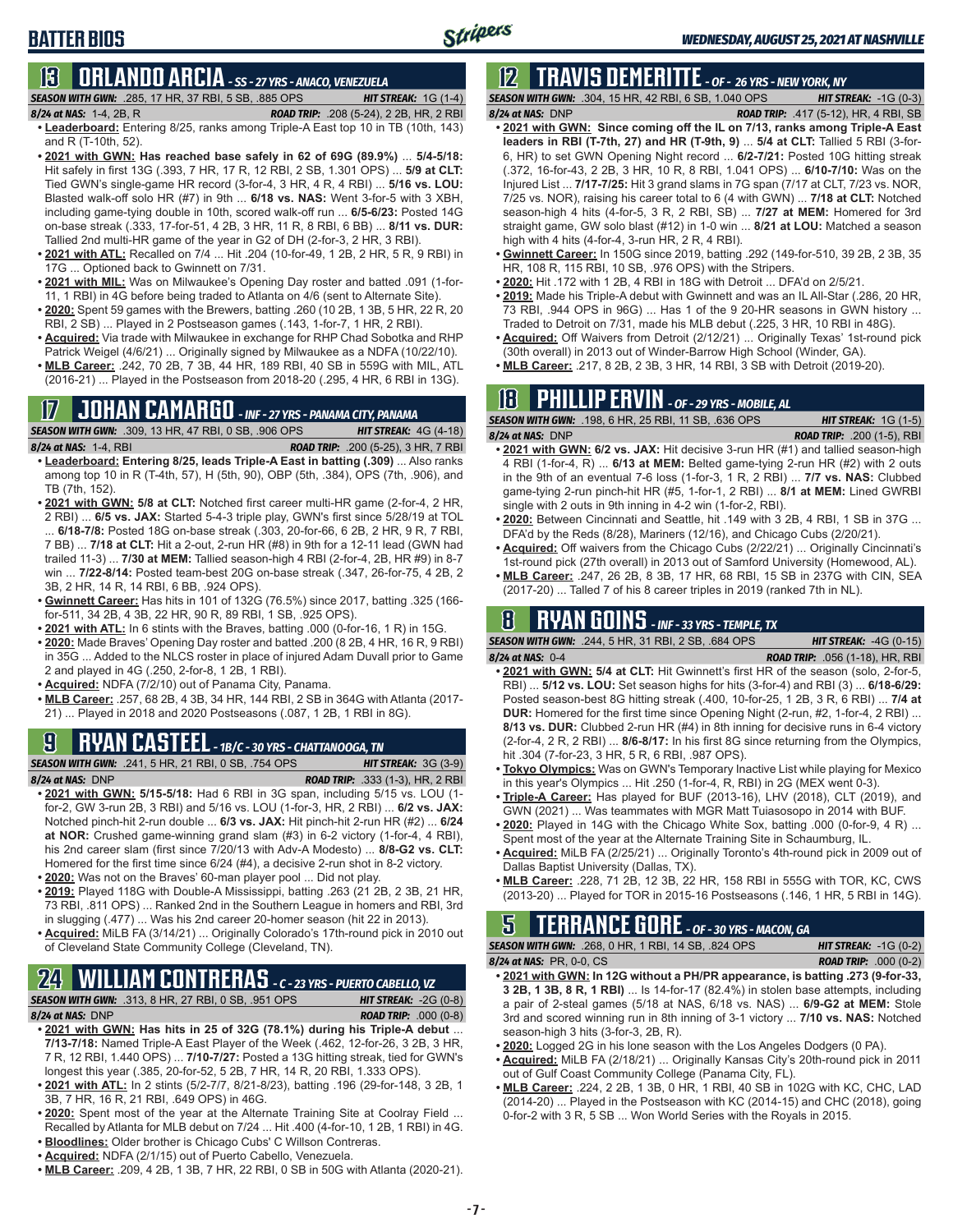## **4 SEAN KAZMAR JR.** *- INF - 37 YRS - VALDOSTA, GA*

*SEASON WITH GWN:*.224, 8 HR, 24 RBI, 3 SB, .662 OPS *HIT STREAK:* -1G (0-1) *8/24 at NAS:*Def. Replacement, 0-0 *ROAD TRIP:* .400 (4-10), 2B

**BATTER BIOS**

- **• Hits Record: On 7/31 at MEM, passed Larry Whisenton (657) for the Atlanta Braves Triple-A career hits record with his 658th (single, 1-for-4)**. **• Gwinnett Career:** Batting .265 (665-for-2511, 135 2B, 12 3B, 45 HR, 303 R, 294
- RBI, 26 SB) in 733G over 8 seasons ... Leads in career G, AB, H, TB (959), 2B, R, RBI ... Ranks 2nd in career 3B (12) ... Ranks 3rd in career HR (45).
- **• 2021 with GWN: 5/25 vs. MEM:** Lined a walk-off single in the 9th for a 2-1 win, his first career walk-off RBI with GWN ... **7/8-G1 vs. NAS:** Passed Joey Terdoslavich for 3rd on GWN career HR list (#42, 1-for-3, 2 RBI) ... **7/22 vs. NOR:** Passed Damon Hollins for 2nd on ATL Triple-A hits list (#649, 2-for-3, HR, 2 RBI) ... **7/28 at MEM:** Notched his 999th and 1,000th career Triple-A hits (2-for-5, R).
- **• 2021 with ATL:** Contract selected on 4/17, has spent 2 stints with Atlanta (4/17- 4/23, 5/4-5/7), going 0-for-2 ... Pinch hit on 4/17 at the Chicago Cubs, marking his first MLB appearance in 4,589 days since 9/23/08 with San Diego ... The last player with a bigger gap between MLB appearances was Ralph Winegarner (13 years, 14 days between 6/23/36 with CLE and 7/7/49 with STL).
- **• Acquired:** MiLB FA (12/7/20) ... Originally San Diego's 5th-round pick in 2004 out of the College of Southern Nevada.
- **• MLB Career:** .195, 1 2B, 0 3B, 0 HR, 2 RBI in 22G with SD (2008), ATL (2021).

## **22 JASON KIPNIS** *- INF - 34 YRS - NORTHBROOK, IL*

*SEASON WITH GWN:*.269, 6 HR, 20 RBI, 0 SB, .834 OPS *HIT STREAK:* 2G (5-6)

- *8/24 at NAS:*2-3, 2B, BB *ROAD TRIP:* .357 (5-14), 2B, HR, RBI **• 2021 with GWN: 5/28 vs. MEM:** Belted decisive 3-run HR (#1, 2-for-3, 3 RBI) ... **6/16 at NAS:** Hit game-winning HR (#2), a 2-run shot (2-for-4,, 2 RBI) ... **7/6-7/16:** Had 5 multi-hit efforts in 9G, batting .350 (14-for-40, 3 2B, 1 3B, 2 HR, 8 R, 10 RBI, .991 OPS) ... **7/14 at CLT:** Fell triple shy of the cycle (3-for-5, 2B, HR, 3 R, 2 RBI).
- **• 2020:** In his lone season with the Chicago Cubs, hit .237 (8 2B, 1 3B, 3 HR, 16 RBI, 1 SB) in 44G ... Played in 2G during the Postseason (0-for-3, 1 BB, 1 SO) ... Elected Free Agency on 10/28.
- **• Acquired:** MiLB FA (3/29/21) ... Originally Cleveland's 2nd-round pick in 2009 out of Arizona State University (Tempe, AZ).
- **• MLB Career:** .260, 260 2B, 24 3B, 126 HR, 545 RBI, 136 SB in 1,165G with CLE, CHC (2011-20) ... Was 2-time AL All-Star with the Indians (2013, 2015) ... Hit .192 (3 2B, 1 3B, 4 HR, 9 RBI) in 26G during the Postseason with CLE (2013, 2016-18) and CHC (2020).

### **20 JONATHAN MORALES** *- C - 26 YRS - ARROYO, PUERTO RICO SEASON WITH GWN:*.167, 2 HR, 11 RBI, 0 SB, .432 OPS *HIT STREAK:* 1G (1-3)

- 
- *8/24 at NAS:*1-3, 2B *ROAD TRIP:* .400 (6-15), 2 2B, HR, 3 RBI **• 2021 with GWN: 5/7 at CLT:** Tied his single-game career high with 5 RBI, going 2-for-6 with a 3-run HR (#1) in the 9th ... **8/6 vs. CLT:** Hit a 2-out walk-off single in 11th inning for 4-3 win (2nd career walk-off with GWN, last on 7/21/18 vs. PAW) ... **8/20 at LOU:** Went 4-for-4 (2B, HR, 2 R, 3 RBI), his most hits in a game since 8/13/16 with Class-A Rome at Hickory (career-best 5-for-5).
- **• 2020:** Spent entire year at Braves Alternate Training Site in Gwinnett (no MLB debut) ... Played for Caguas of the Puerto Rican Winter League (.394, 3 HR, 9 RBI in 13G), earning PWL Postseason All-Star honors.
- **• 2019:** Hit .240 (13 2B, 2 HR, 27 R, 25 RBI) in 80G between Double-A Mississippi and Gwinnett ... Logged 1 game during the IL Playoffs (0-for-1, BB).

**• 2021 with GWN: Batting .305 (18-for-59, 5 2B, 3 HR, 12 R, 9 RBI, 2 SB, .912 OPS) in 16G in August** ... **5/29-6/1:** Assigned to rehab (right hamstring inflammation), played 1G before being activated/optioned on 6/2 ... **6/5 vs. JAX:** Went 3-for-6 with 2 doubles, including game-tying 2-run double in 9th ... **6/10 at MEM:** Tallied first career multi-HR game (3-for-5, 2 HR, 3 R, 4 RBI) ... **6/30 at DUR:** Notched last-at-bat GWRBI single in 9th for 2-1 win (2-for-3, 2B, RBI) ... **7/21 vs. NOR:** Homered in both games of a DH (#3-4, 2-for-6, 2 R, 2 RBI) ... **7/8- 7/28:** Hit .286 (18-for-63, 1 2B, 4 HR, 16 R, 11 RBI, 3 SB, .858 OPS) in 17G ... **8/11 vs. DUR:** Went 4-for-6 with 5 RBI in a DH sweep, tallying 2 HR (#8-9) and

**• 2021 with ATL:** On Atlanta's Opening Day roster for the first time ... Hit .111 (3 2B,

**• 2020:** Spent most of the year at the Alternate Training Site ... Made his MLB debut on 8/21 vs. Philadelphia (1-for-4) ... Played just 2G during regular season (.250) ... Also made MLB Postseason debut (.182, 1 2B, 1 HR, 4 R, 4 RBI in 12G). **• 2019:** Between Mississippi (104G) and Gwinnett (26G), hit .277 (36 2B, 9 3B, 12 HR, 63 R, 61 RBI, 8 SB, .802 OPS) in 130G ... Named a Southern League

**• Acquired:** Braves' 25th-round pick in 2015 out of Miami-Dade CC.

## **15 CRISTIAN PACHE** *- OF - 22 YRS - SANTO DOMINGO CENTRO, D.R.*

**• MLB.com Prospect Ranks:** #1 (Braves Top 30), #40 (Top 100).

*SEASON WITH GWN:*.252, 9 HR, 31 RBI, 6 SB, .758 OPS *HIT STREAK:* -1G (0-4) *8/24 at NAS:* 0-4 *ROAD TRIP:* .200 (4-20), 2B

delivering 2-out walk-off single in G1 (won 4-3).

**7 EDDIE ROSARIO** *- OF - 29 YRS - GUAYAMA, PUERTO RICO SEASON WITH GWN:*.209, 3 HR, 15 RBI, 0 SB, .692 OPS *HIT STREAK:* 3G (7-14)

- *8/24 at NAS:* 3-4, HR, R, 2 RBI *ROAD TRIP:* .308 (8-26), 2 2B, 3 HR, 13 RBI **• 2021 with GWN:** Assigned to Gwinnett on 8/9 for MLB rehab (Braves org. debut) ... Has been on the CLE/ATL 10-day injured list since 7/7 (right abdominal strain)
- ... **Of his 9 hits, 3 have been homers (grand slam on 8/18 at LOU, 3-run HR on 8/20 at LOU, game-winning solo HR on 8/24 at NAS)** ... **Has a 5G multi-RBI streak since 8/18 (13 RBI)**.
- **• 2021 with CLE:** Signed a MLB free agent deal on 2/4 ... Played 78G with the Indians, batting .254 (72-for-283, 15 2B, 1 3B, 7 HR, 29 R, 46 RBI, 9 SB).
- **• 2020:** In his final season with Minnesota, hit .257 (54-for-210, 7 2B, 13 HR, 31 R, 42 RBI, 3 SB) in 57G ... Played in 2G during the AL Wild Card Series vs. Houston, batting .000 (0-for-7, 1 SO).
- **• 2019:** Set MLB career highs in HR (32), R (91), RBI (109), TB (281), batting .276 with an .800 OPS in 137G with Minnesota ... Finished 18th in AL MVP voting.
- **• Acquired:** Via trade with Cleveland in exchange for INF Pablo Sandoval (7/30/21) Originally Minnesota's 4th-round pick in 2010 (Rafael Lopez Landron HS, P.R.).
- **• MLB Career:** .275, 149 2B, 23 3B, 126 HR, 434 RBI, 48 SB in 775G with Minnesota (2015-20) and Cleveland (2021) ... Played in the MLB Postseason with the Twins in 2017, 2019, and 2020 (.217, 1 2B, 2 HR, 2 R, 3 RBI in 6G).

## **2 YOLMER SANCHEZ** *- INF - 29 YRS - MARACAY, VENEZUELA*

*SEASON WITH GWN:*.203, 8 HR, 26 RBI, 4 SB, .632 OPS *HIT STREAK:* -3G (0-8) *8/24 at NAS:*PH, 0-1 *ROAD TRIP:* .231 (3-13), HR, RBI

- **• 2021 with GWN: Has 7 HR (#2-8) in 24G since 7/22, batting .256 (20-for-78, 15 R, 13 RBI, .848 OPS) in that span** ... **5/7 at CLT:** Went 3-for-5 (3 R, 3 RBI) with GWN's first triple of the year ... **6/9-G2 at MEM:** Stole home as part of a doublesteal with Drew Waters, scored tying run in 3-1 win (1-for-2, R, SB) ... **7/28 at MEM:** Hit game-tying 2-run HR (#3) with 2 outs in 9th of 8-7 loss ... **7/30 at MEM:** Recorded 2nd career multi-HR game (1st since 5/2/15, CLT vs. SWB), hitting 2 solo shots (#4-5) including GW blast in 8th for 8-7 win (2-for-3, 3 R, 2 RBI).
- **• 2020:** Played 11G with the Chicago White Sox, batting .313 (3 2B, 1 HR, 1 RBI, 1.164 OPS) ... Made his MLB Postseason debut in the ALWCS (1G, no at-bat).
- **• Acquired:** MiLB FA (3/31/21) ... Originally a NDFA with Chi. White Sox (5/29/09). **• MLB Career:** .245, 113 2B, 24 3B, 32 HR, 215 RBI, 30 SB in 657G with the Chi.
- White Sox (2014-20) ... Won an AL Gold Glove in 2019 (.987 FPCT at 2B).

## **26 TRAVIS SNIDER** *- OF/INF - 33 YRS - KIRKLAND, WA*

*SEASON WITH GWN:*.176, 4 HR, 13 RBI, 2 SB, .626 OPS *HIT STREAK:* -2G (0-4)

- *8/24 at NAS:* PH, 0-1 *ROAD TRIP:* .167 (1-6), HR, 3 RBI **• 2021 with GWN: 6/18 vs. NAS:** Homered (#2) as part of 6-run comeback in 8-7 win (1-for-3, 2 RBI) ... **7/15 at CLT:** Blasted go-ahead 2-run HR (#3) in 8th of 11-10 win (1-for-4, 2 RBI) ... **7/31 at MEM:** Delivered GW 2-run double in 2-1 win (1-for-4, 2 RBI) ... **8/21 at LOU:** Belted pinch-hit 3-run HR (#4).
- **• 2020:** Signed by Miami on 7/24 and reported to the Marlins' Alternate Training Site in Jupiter, FL, but was released on 8/27 and did not reach the Majors.
- **• 2019:** Played for Triple-A Reno in Arizona's system (.294, 22 2B, 4 3B, 11 HR, 41 RBI, 3 SB, .899 OPS in 93G).
- **• Acquired:** MiLB FA (2/26/21) ... Originally Toronto's 1st-round pick (14th overall) in 2006 out of Henry M. Jackson High School (Mill Creek, WA).
- **• MLB Career:** .244, 100 2B, 7 3B, 54 HR, 212 RBI, 22 SB in 630G with TOR, PIT, BAL (2008-15) ... Played for PIT in Postseason from 2013-15 (1-for-4 in 3G).

## **11 Drew WATERS** *- OF - 22 YRS - ATLANTA, GA*

*SEASON WITH GWN:*.243, 8 HR, 30 RBI, 21 SB, .732 OPS *HIT STREAK:* -2G (0-8) *8/24 at NAS:*0-4, R, SB *ROAD TRIP:* .095 (2-21), 2 RBI, SB

- **• Leaderboard:** Entering 8/25, ranks among Triple-A East top 10 in SB (T-5th, 21) and R  $(T-7th, 54)$ .
- **• MLB.com Prospect Ranks:** #3 (Braves Top 30), #86 (Top 100 Prospects).
- **• 2021 with GWN: 5/15-6/10:** Hit .316 (25-for-79, 4 2B, 3 HR, 16 R, 9 RBI, 6 SB, .906 OPS) in 21G ... **5/18 at NAS:** Recorded first career multi-HR game (3-for-5, 2 HR, 3 RBI) and became the first GWN player to homer from both sides of the plate since Mel Rojas Jr. (7/7/16 at CLT) ... **5/19 at NAS:** Fell a triple shy of the cycle in first 4-hit game at Triple-A (4-for-5, 2B, HR, 2 R, 2 RBI, 2 SB) ... **6/9-G2 at MEM:** Lined RBI single in 8th (2-for-3, R, RBI) for last-at-bat 3-1 win ... **7/2-7/18:** Posted 13G on-base streak (.357, 20-for-56, 8 2B, 1 3B, 2 HR, 14 R, 10 RBI, 4 SB) ... **7/1-7/31:** Led Triple-A East in XBH with 17, batting .301 (31-for-103, 11 2B, 1 3B, 5 HR, 23 R, 17 RBI, 5 SB, .924 OPS) in 24G.
- **• Futures Game:** Played for the NL Team in the 2021 SiriusXM All-Star Futures Game on 7/11 at Coors Field (1-for-1, BB) ... Was the 7th active Gwinnett player selected to the game (1st since RHP Touki Toussaint in 2018).
- **• 2020:** Spent entire year at Braves Alternate Site in Gwinnett (no MLB debut).

GA) ... Named Gatorade Georgia Baseball Player of the Year in 2017.

- **• 2019:** Hit .309 (40 2B, 9 3B, 7 HR, 80 R, 52 RBI, 16 SB) in 134G with Double-A Mississippi and Gwinnett ... Won Southern League Batting Title (.319, best in MIS history) and Most Valuable Player (1st in MIS history) ... Ranked among MiLB top 5 in doubles (T-3rd, 40) and hits (5th, 163). **• Acquired:** Braves' 2nd-round pick in 2017 out of Etowah High School (Woodstock,
- Postseason All-Star and MLB All-Star Futures Game participant. **• Acquired:** NDFA (7/4/15) out of Santo Domingo Centro, D.R.

1 HR, 6 R, 4 RBI) in 22G ... Placed on IL twice, on 4/14 and 5/14.

**• MLB Career:** .119, 3 2B, 0 3B, 1 HR, 4 RBI, 0 SB in 24G with Atlanta (2020-21).

- 
- 
- 
-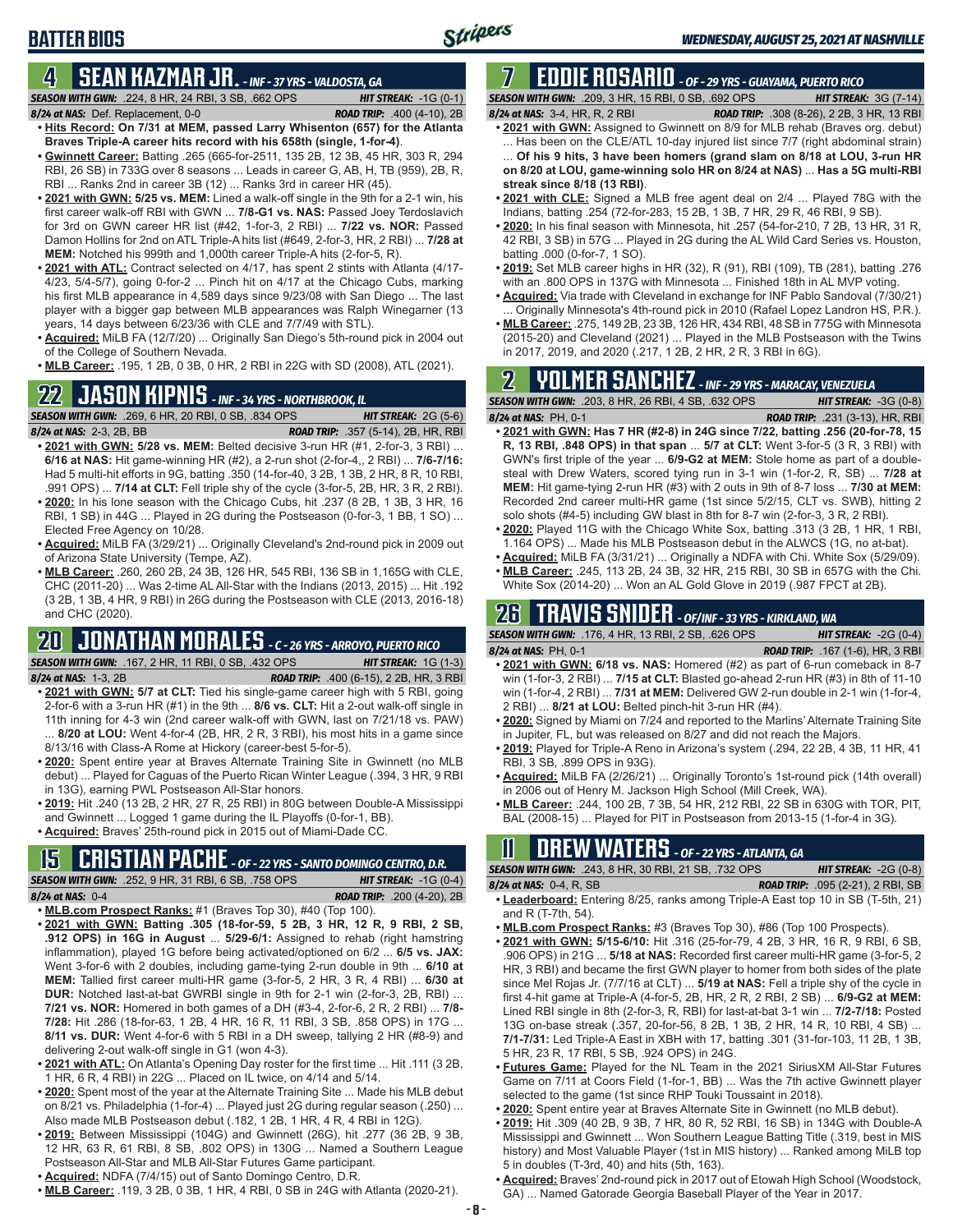### **SEASON SUMMARY**

**INDIVIDUAL OFFENSE:**



### **TEAM HIGHS & LOWS**

| <b>OFFENSE:</b>                                                  |  |
|------------------------------------------------------------------|--|
|                                                                  |  |
|                                                                  |  |
|                                                                  |  |
|                                                                  |  |
|                                                                  |  |
|                                                                  |  |
|                                                                  |  |
|                                                                  |  |
|                                                                  |  |
|                                                                  |  |
|                                                                  |  |
|                                                                  |  |
|                                                                  |  |
|                                                                  |  |
|                                                                  |  |
|                                                                  |  |
|                                                                  |  |
|                                                                  |  |
| <b>PITCHING:</b>                                                 |  |
|                                                                  |  |
|                                                                  |  |
|                                                                  |  |
|                                                                  |  |
|                                                                  |  |
|                                                                  |  |
|                                                                  |  |
|                                                                  |  |
|                                                                  |  |
|                                                                  |  |
| <b>DEFENSE:</b>                                                  |  |
| Most Double Plays Turned, Game  3 (6x, last: 8/21 at Louisville) |  |
|                                                                  |  |
|                                                                  |  |

### **TEAM MISCELLANEOUS**

Most Caught Stealing, Game .............................................. 2 (8/8-G1 vs. Charlotte)

| Largest Blown Lead (Loss) 3 Runs (4x, last: 8/6 vs. Charlotte, 5-2, 6-10) |
|---------------------------------------------------------------------------|
|                                                                           |
|                                                                           |
|                                                                           |
|                                                                           |
|                                                                           |
|                                                                           |
|                                                                           |
|                                                                           |
|                                                                           |

### **INDIVIDUAL HIGHS & LOWS**

#### **PITCHING (GAME):**

#### **DEFENSE (GAME):**

### **STREAKS**

#### **OFFENSIVE (LONGEST IN 2021 ONLY):**

#### **PITCHING (LONGEST IN 2021 ONLY):**

| Consecutive Starts with Win3 Starts (J. Rodriguez, 8/4-Current) |
|-----------------------------------------------------------------|
|                                                                 |
|                                                                 |
|                                                                 |
|                                                                 |

19 Runs ....................................................................................... 5/7/21 at Charlotte 10 Runs in an Inning.................................................4/17/11 at Durham (6th Inning) 23 Hits .........................................................................................8/19/12 at Durham Get No-Hit................................................7/5/19-G1 vs. Durham (3 Pitchers, 7.0 IP) 8 Doubles ....................................................................................... 4/8/14 at Norfolk 3 Triples..................................................................................8/20/16 vs. Rochester 6 Homers.....................................................................................5/24/19 vs. Norfolk 3 Homers in an Inning ..............................................5/8/21 at Charlotte (6th Inning) 10 Extra-Base Hits......................................................................8/2/19 vs. Charlotte 5 Stolen Bases ............................................................................4/27/10 vs. Norfolk 12 Walks.................................................................................... 7/15/21 at Charlotte 18 Strikeouts....................................................................... 6/13/19 at Lehigh Valley Ground Into a Triple Play........................................................... 7/30/21 at Memphis 28-Inning Scoring Drought.................................................4/23/16-4/26/16 (28.2 IP)

### **LAST TIME IT HAPPENED (GWINNETT REGULAR-SEASON HISTORY)**

**TEAM OFFENSE:**

|                             | Homers, Both Sides of Plate  Drew Waters (5/18/21 at Nashville)            |
|-----------------------------|----------------------------------------------------------------------------|
|                             |                                                                            |
|                             |                                                                            |
|                             | Back-to-Back-to-Back Homers  Arcia/Camargo/Demeritte (5/8/21 at Charlotte) |
|                             |                                                                            |
|                             |                                                                            |
|                             |                                                                            |
|                             |                                                                            |
|                             |                                                                            |
|                             |                                                                            |
|                             |                                                                            |
|                             |                                                                            |
|                             |                                                                            |
|                             |                                                                            |
| <b>INDIVIDUAL PITCHING:</b> |                                                                            |
| 0.0 Inning Dorfoot Camp     | Nover                                                                      |

| 9.0-Inning No-Hitter (Solo)Todd Redmond (5/28/10 at Louisville)                 |  |
|---------------------------------------------------------------------------------|--|
| 9.0-Inning No-Hitter (Comb.)  Wooten/Marksberry/Ramirez (6/30/16 at Louisville) |  |
|                                                                                 |  |
|                                                                                 |  |
|                                                                                 |  |
| 21 Consecutive Saves Converted Jairo Asencio (9/6/09-8/8/11)                    |  |
| 25.0-Inning Scoreless Streak Stephen Marek, 25.1 IP (6/6/10-8/2/10)             |  |
|                                                                                 |  |

## **TEAM PITCHING:**

| 23 Hits Allowed………………………………………………………………7/13/12 at Louisville   |  |
|----------------------------------------------------------------|--|
| No-Hitter …………………………………………………………………………………6/30/16 at Louisville |  |
|                                                                |  |
|                                                                |  |
|                                                                |  |
|                                                                |  |
|                                                                |  |

#### **TEAM DEFENSE:**

| . |                                                                    |
|---|--------------------------------------------------------------------|
|   | Turn a Triple Play 6/5/21 vs. Jacksonville (Camargo-Kipnis-Snider) |
|   |                                                                    |

### **TEAM MISCELLANEOUS:**<br>18-Run Margin of Victory....

| 21-Run Margin of Defeat…………………………………7/13/12 at Louisville (Lost 1-22) |  |  |
|-----------------------------------------------------------------------|--|--|